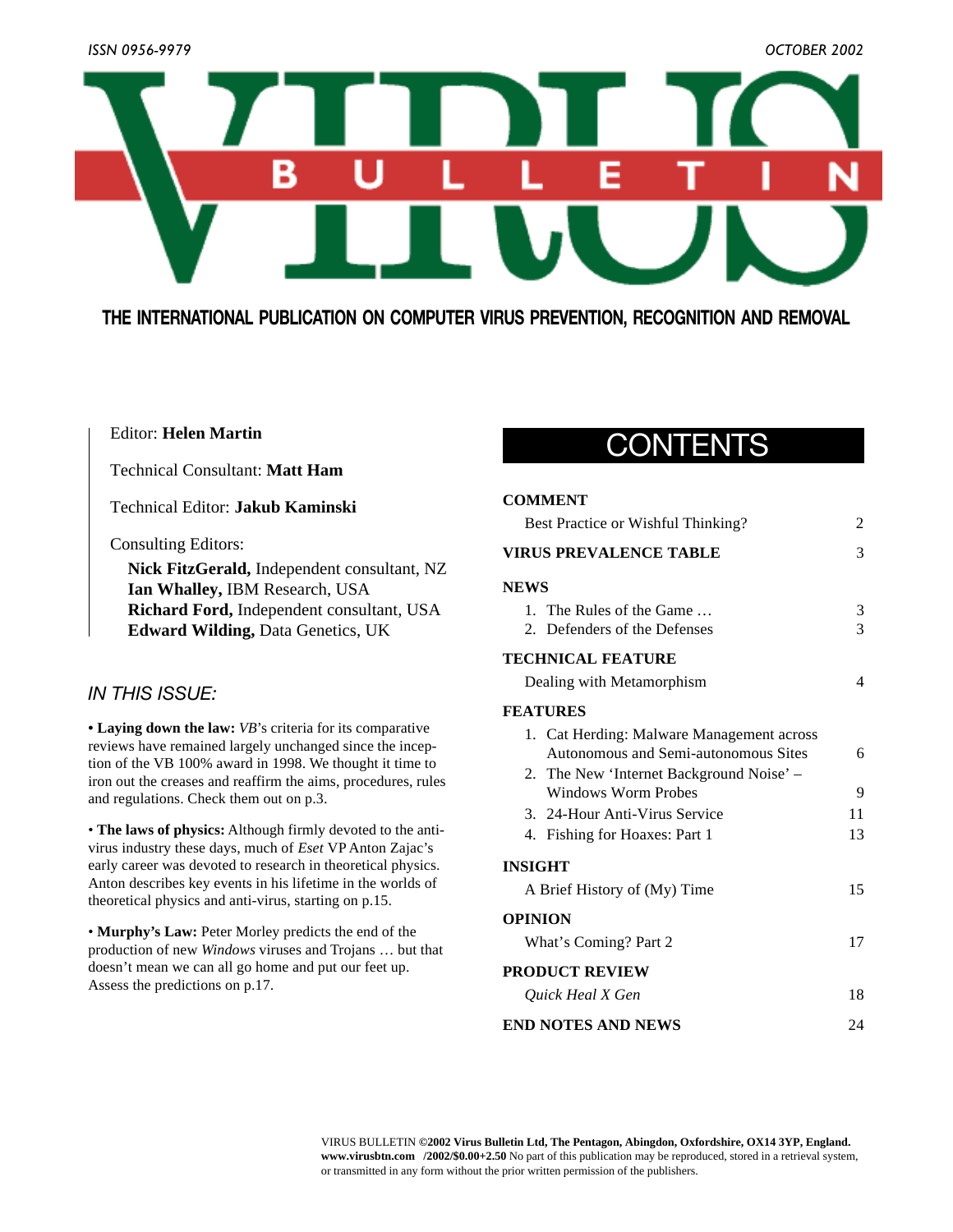### **COMMENT**



*Are anti-virus c c Are anti-virus companies really doing justice to their customers by still providing only* part *of the anti-virus 'solution'?* 

### Best Practice or Wishful Thinking?

We all know the rules. I spend a large part of my working day stressing the importance of safe computing when it comes to fighting viruses. Whether you call them 'best practice', 'safe hex' or by another name, the AV industry tells its customers that the use of these simple rules, along with appropriate anti-virus software, will keep them virus free.

Yet all around the world, customers of all AV companies continue to infect their networks with viruses. It's not that the rules are flawed – after all, the AV community manages to stay largely virus free despite dealing with thousands of infected files every day. So we know that the rules work when applied properly. Or rather that they would work, if everyone followed them. At a fairly early stage of the initial Magistr outbreak, I dealt with a customer whose network had become infected after a member of staff double-clicked the attachment deliberately, 'to see what would happen'. And there's the problem.

In the real world, it is unrealistic to expect administrators to be able to control every node of a 50,000-machine network, including laptops. Every day, end users flaunt safe computing guidelines by clicking on unsolicited email attachments, downloading files from websites and running unsecured systems. Clearly, no matter how loudly administrators, anti-virus vendors and other security organisations shout, there are not enough end users listening.

As the guardians of their customers' corporate castles, should AV vendors be looking for other ways to protect their customers – methods that take the onus away from the user entirely? The anti-virus industry is now about 15 years old. Okay, viruses and virus types have come and gone, but the general principles have remained pretty much the same since the days of Brain and Jerusalem. Are anti-virus companies really doing justice to their customers by still providing only *part* of the antivirus 'solution'? After all, if a firewall vendor offered a product that gave excellent security as long as users didn't visit certain websites, customers would, quite rightly, give the software a wide berth.

There are those who would refer back to the age-old adage 'you can lead a horse to water, but you can't make it drink', and might say that users who fail to protect themselves deserve what they get. To a certain extent that opinion might be justified, but can you really apply the same argument to a multi-national company that has been infected by a fast-spreading network-aware virus as a result of the actions of a single user who sees IT security as someone else's problem?

Perhaps we should be calling on the manufacturers of operating systems to secure their products. Undoubtedly the current worldwide OS monoculture has contributed to the present situation where viruses can infect machines worldwide in a previously undreamed of space of time. But is it reasonable to expect any manufacturer to ensure that many millions of lines of code are free from the sort of error that leads to security vulnerabilities when the consumer appears more interested in features over security? Software manufacturers are only delivering what the consumer wants.

Perhaps open source is the answer, but one of the reasons why there are so few viruses for open-source systems is their relatively small and technically-minded user base. Once these systems become more widely used by less IT-literate users, security holes will go unpatched and the number of viruses that exploit them will increase. So we're back to square one – anti-virus best practice needs to be employed to keep users of newer open-source operating systems virus free.

While the usefulness of anti-virus best practice, where it can be practically implemented, is not at question, perhaps the anti-virus community as a whole should consider that virus infections are an inevitable part of running a network that is not completely disconnected from the outside world. Until now, most AV vendors have focused on detection and prevention. Perhaps the time has come for anti-virus software developers to accept that virus infection cannot always be prevented, and attempt to address this within the products and services they deliver.

*Phil Wood, Sophos, UK*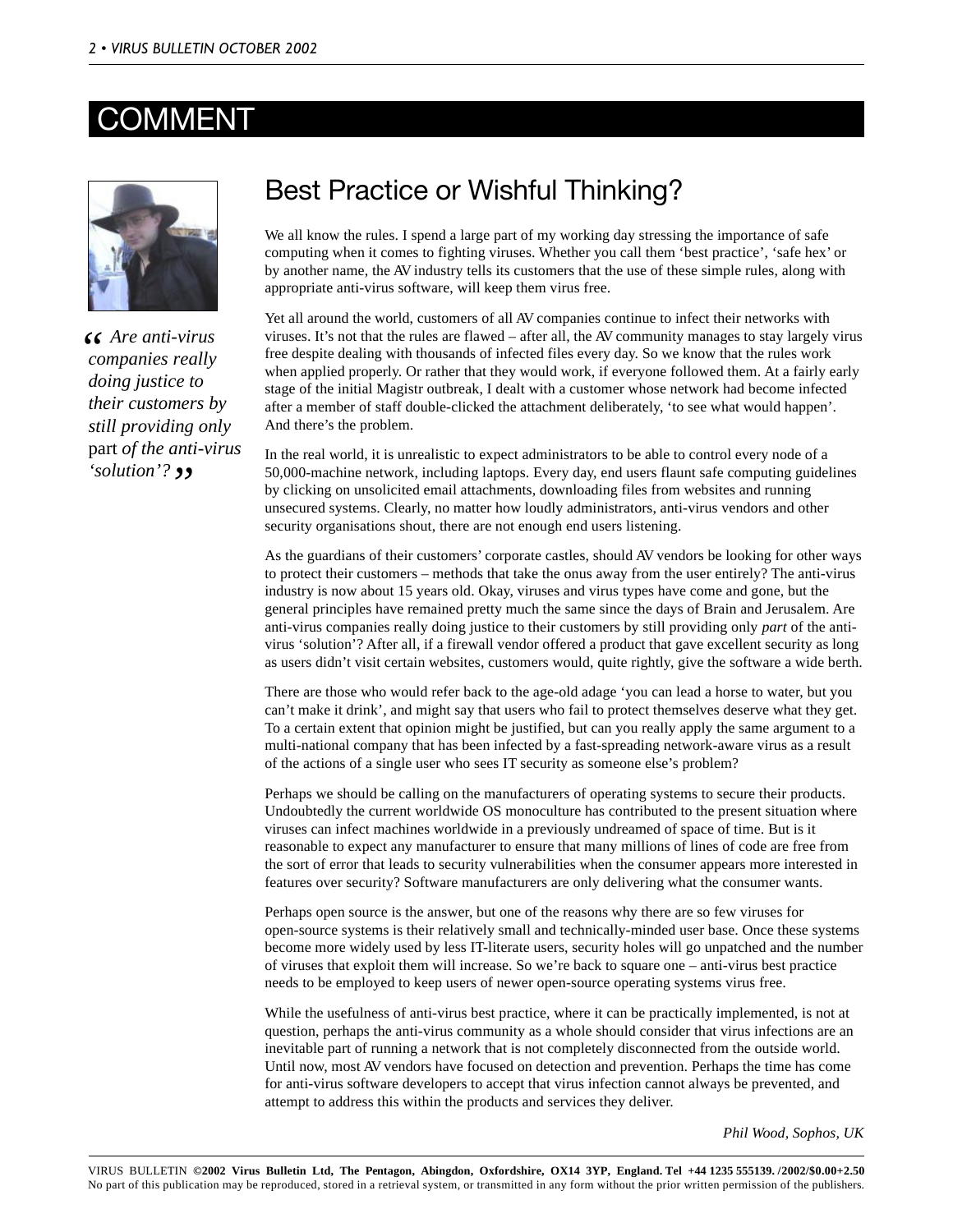### The Rules of the Game …

Although little has changed since the inception of the VB 100% awards in January 1998, *Virus Bulletin* would like to clarify its VB 100% award scheme. The VB 100% logo is awarded to anti-virus products that detect all In the Wild viruses during both on-demand and on-access scanning in *VB*'s comparative tests. Furthermore, in order to qualify for a VB 100% award, the product must produce no false positives.

On-access scanners are tested on 'close' as well as 'open', and all products are tested in default mode, meaning that the detection settings are in their 'out-of-the-box' state throughout the testing process. Each product may be tested up to three times on two different test machines. Should any product fail to work after three attempts the testing process will be aborted for that product. Where there is a problem with a product during the testing process, *VB* makes every effort to contact the developers to alert them to this fact. *VB* makes all reasonable attempts to answer queries and re-test products where a problem has been encountered during the test process. However, these cannot always be undertaken immediately, nor guaranteed.

*Virus Bulletin*'s aim is to offer subscribers the best impartial advice about anti-virus security and the products on offer. For that reason, VB 100% awards continue to be platformspecific and clearly dated. Promotional material featuring VB 100% awards without dates should be reported to *Virus Bulletin*. The *VB* website provides reference tables listing the outcome of comparative tests by product and by platform, as well as a summary of the most recent comparative tests (http://www.virusbtn.com/vb100/). The full test results continue to be published in the print version of *VB*.

Please contact us with any problems and queries relating to VB 100% awards; email editor@virusbtn.com [*The next comparative review is scheduled for the November issue of* VB *and will be on* Windows 2000 Server*.*] ❚

### Defenders of the Defenses

The US Government is urging consumers and companies to tighten up their computer security as part of its widely anticipated cybersecurity plan. Early drafts of the plan recommend that people keep anti-virus software up to date and call on Internet service providers to do more to protect their customers from viruses and other web attacks. There is also a call for security researchers and companies to do a better job of circulating information about vulnerabilities and ways to close them. Meanwhile, *Network Associates* and *Trend Micro* have been awarded five-year contracts to deploy anti-virus and security solutions to users in the US Department of Defense

### NEWS Prevalence Table – August 2002

| Virus                 | <b>Type</b> | <b>Incidents</b> | Reports |
|-----------------------|-------------|------------------|---------|
| Win32/Klez            | File        | 4644             | 77.22%  |
| Win32/Yaha            | File        | 289              | 4.81%   |
| Win32/Magistr         | File        | 198              | 3.29%   |
| Win32/BadTrans        | File        | 147              | 2.44%   |
| Win32/Frethem         | File        | 135              | 2.24%   |
| Win32/SirCam          | File        | 104              | 1.73%   |
| Win32/Nimda           | File        | 66               | 1.10%   |
| Win32/Hybris          | File        | 61               | 1.01%   |
| Laroux                | Macro       | 49               | 0.81%   |
| Redlof                | Script      | 48               | 0.80%   |
| Win95/CIH             | File        | 32               | 0.53%   |
| Win32/Elkern          | File        | 30               | 0.50%   |
| Win32/Higuy           | File        | 22               | 0.37%   |
| Win32/MTX             | File        | 17               | 0.28%   |
| Win95/Tecata          | File        | 17               | 0.28%   |
| Haptime               | Script      | 16               | 0.27%   |
| Divi                  | Macro       | 12               | 0.20%   |
| Win32/Datom           | File        | 9                | 0.15%   |
| LoveLetter            | Script      | 8                | 0.13%   |
| Win32/Duni            | File        | 7                | 0.12%   |
| Win32/Ska             | File        | $\overline{7}$   | 0.12%   |
| Win32/Surnova         | File        | 7                | 0.12%   |
| Others <sup>[1]</sup> |             | 89               | 1.48%   |
| Total                 |             | 6014             | 100%    |

[1] The Prevalence Table includes a total of 89 reports across 52 further viruses. Readers are reminded that a complete listing is posted at http://www.virusbtn.com/ Prevalence/.

### Distribution of virus types in reports

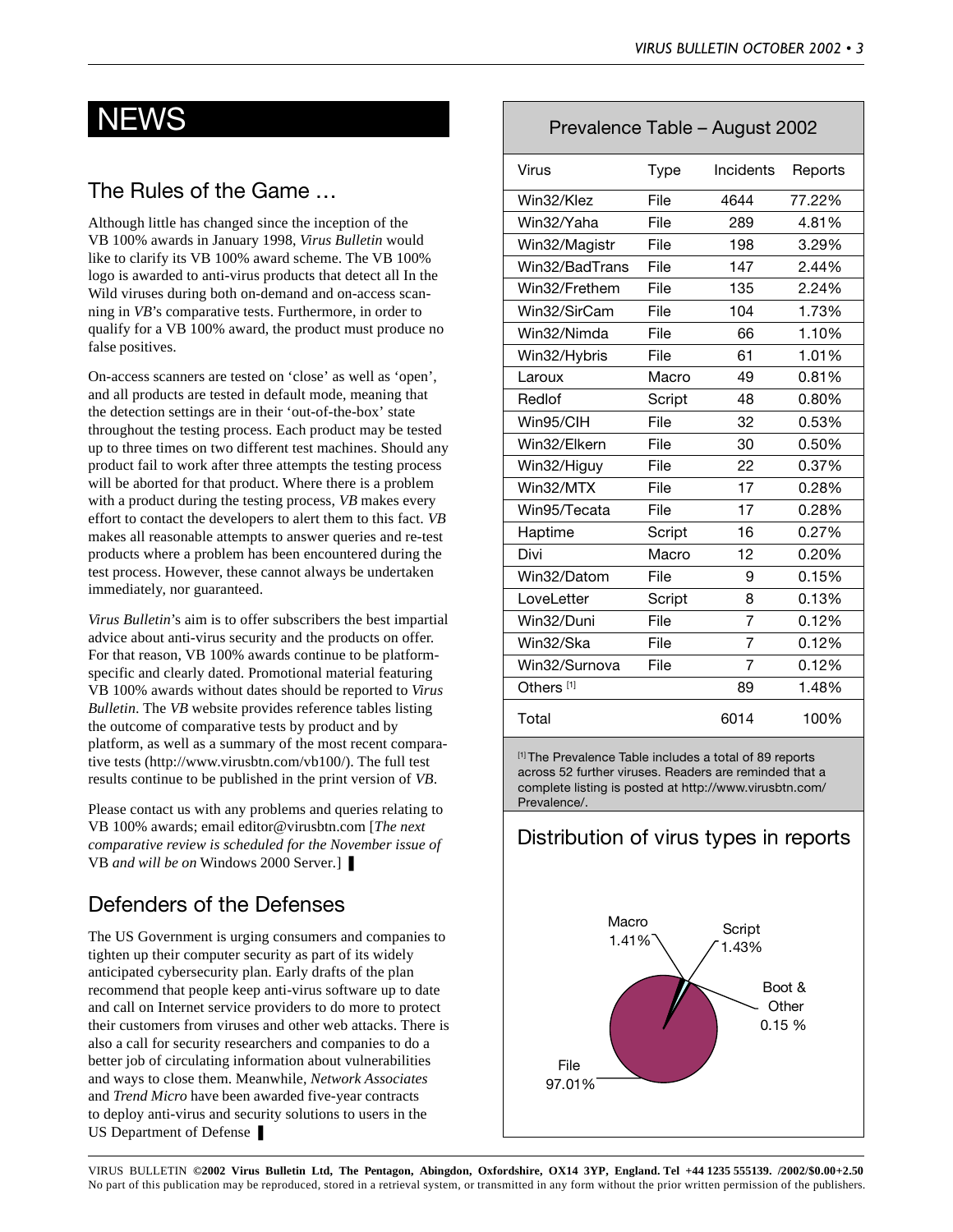# TECHNICAL FEATURE

### Dealing with Metamorphism

*Myles Jordan Computer Associates, Australia*



When the virus writer known as z0mbie released W95/Zmist.A in early 2001, much of the attention it drew from the anti-virus community was directed at its remarkable ability to intersperse its own code with that of its infection target.

However, W95/Zmist.A also embodied the continuation of z0mbie's work on viral evolution towards metamorphism – a form of camouflage

being developed by virus writers that is so potent and radically different from common encryption that anti-virus scanners will soon need powerful new tools to confront this threat. This article will discuss one method that anti-virus scanners could employ to deal with metamorphism.

#### **The Technology Arms Race**

Computer virus technology has been evolving continuously since the development of the very first viruses. Consequently, anti-virus technology has been forced to undergo a parallel evolution in order to be able to detect new viruses equipped with the latest stealth and protection mechanisms.

#### **Encryption and Polymorphism**

When encryption was developed for viruses in order to hide their bodies, anti-virus scanners began to use algorithmic methods instead of simple template matching to detect the viruses. As encryption evolved into polymorphism, anti-virus scanners developed emulation in order to detect viruses that would be excessively difficult to detect using algorithmic methods.

It is evident that the majority of viral technology development has been aimed at disguising the viral code via fixed, oligomorphic or polymorphic encryption. Each of these techniques involves encrypting the virus body, and supplying a wrapper of code to decrypt when necessary.

Of these techniques, polymorphism is by far the most powerful with, theoretically, an almost unlimited number of different decryption code wrappers that could be created.

However, it is the fundamental property of polymorphism as merely a wrapper that limits it as a form of camouflage; no matter how good the polymorphism, after sufficient emulation, the body of the viral code is laid bare and can be recognized easily, even by template matching. Despite its seemingly infinite complexity, polymorphism is, ultimately, a finite problem.

However, there has been a concurrent stream of viral development that does not necessarily involve encryption at all. Rather, this branch of camouflage techniques involves modifying the body of the virus itself instead of modifying some form of decryption wrapper. This technique is commonly known as metamorphism.

#### **The Evolutionary Process**

The first attempt at metamorphism in a Portable Executable (PE) virus was W32/Apparition. This virus carried around its source code and recompiled itself with some random junk code inserted whenever it discovered an appropriate compiler.

Following this, a more direct, though relatively simple, attempt at metamorphism was made by W95/Regswap, which swapped the registers used to perform particular tasks.

This form of camouflage was carried a step further by the W32/Evol virus, which swaps certain instructions for different instructions, but which performs the same function. In addition it is, and was, able to insert junk code between the essential instructions.

In early to mid-2000, two so-called 'permutating' viruses were released: W95/Ghost and W95/Smash. Both of these viruses have the ability to split their body into blocks, and then change the order in which these blocks appear in the body.

This technique of permutation was improved upon by W95/Zperm, which is able to reorganize its code completely and insert jump instructions everywhere necessary to maintain the correct flow of control.

As mentioned above, W95/Zmist was yet another developmental step, and contains the ability to reorganize its code, insert junk instructions, and perform instruction substitutions. This work has since been continued by the author of W32/Metaphor (aka W32/Etap), which demonstrates even more advanced metamorphism.

#### **An Observation**

W32/Metaphor's metamorphism works by disassembling its own code into a custom pseudo-code, which is a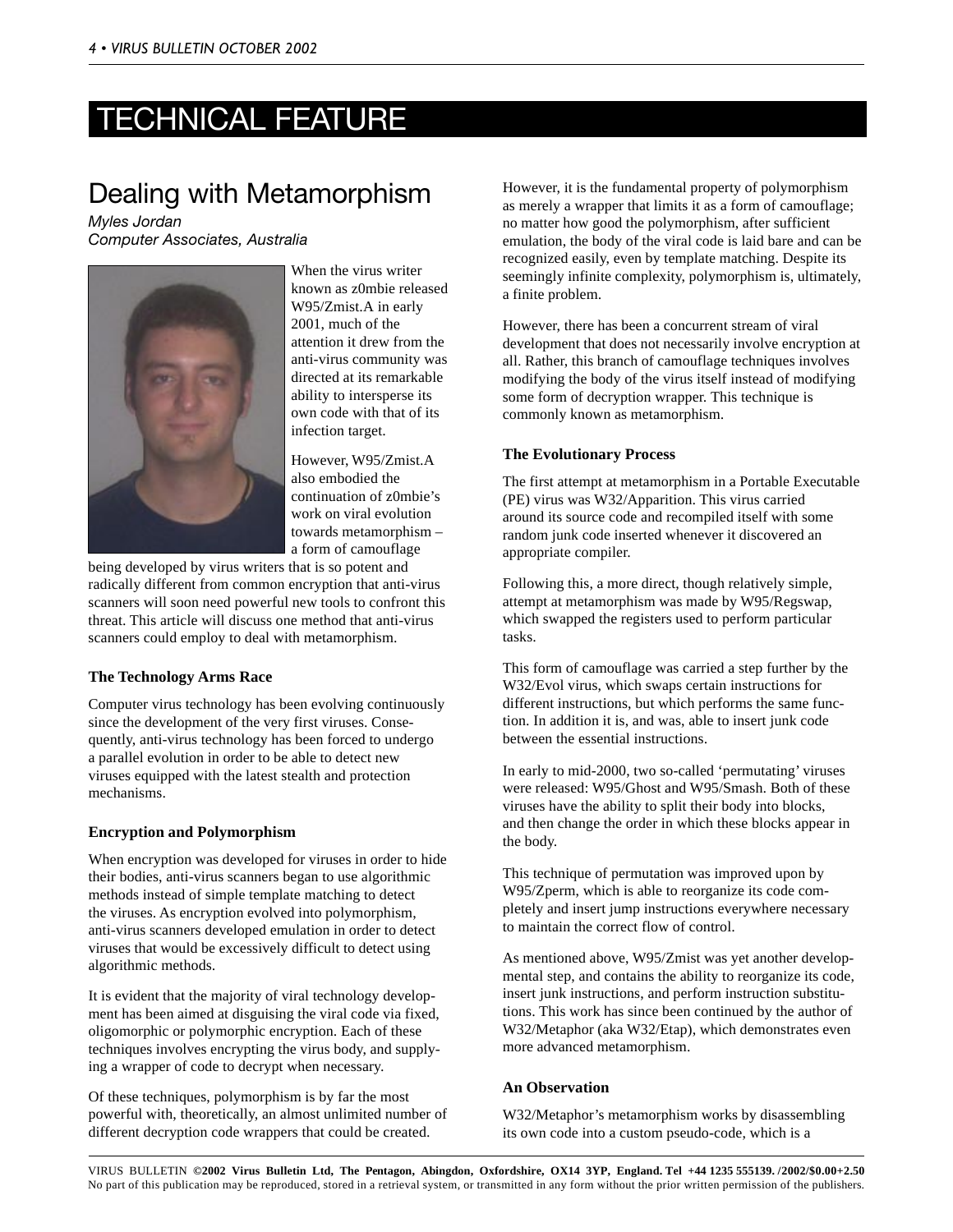meta-language for describing the actions of the code of the virus without any reference to the actual code.

With this layer of abstraction, the virus dissociates function from implementation, allowing the virus to generate new copies of itself completely from scratch. This produces instances of the virus that appear very dissimilar, yet function identically – which is, of course, the goal of metamorphic camouflage.

The code below was generated by W32/Metaphor, and is used to find the address of the Kernel32.dll:

| mov  | dword 1, 0h                      |
|------|----------------------------------|
| mov  | edx, dword 1                     |
| mov  | dword_2, edx                     |
| mov  | ebp, dword 2                     |
| mov  | edi, 32336C65h                   |
| lea  | eax, [edi]                       |
| mov  | esi, 0A624548h                   |
| or.  | esi, 4670214Bh                   |
| lea  | edi, [eax]                       |
| mov  | dword_4, edi                     |
| mov  | edx, ebp                         |
| mov  | dword 5, edx                     |
| mov  | dword_3, esi                     |
| mov  | edx, offset dword 3              |
| push | edx                              |
| mov  | dword 6, offset GetModuleHandleA |
| push | dword 6                          |
| pop  | dword_7                          |
| mov  | edx, dword 7                     |
| call | dword ptr ds:0[edx]              |

All of these lines of code are testament to the power of W32/Metaphor's metamorphic engine, as they could be replaced by the following five lines:

| mov  |                | dword_3, 6E72654Bh     |
|------|----------------|------------------------|
| mov  |                | dword_4, 32336C65h     |
| mov  | dword 5, 0h    |                        |
| push | offset dword 3 |                        |
| ca11 |                | ds: [GetModuleHandleA] |

This example illustrates an important point: no matter what the form of the actual code, there are certain 'higher' actions that are always performed.

A higher action is a phrase used to describe the purpose of a related group of instructions, and can, for example, be anything from locating the Interrupt Descriptor Table (a single instruction, SIDT), to hooking an API (usually a small series of instructions), or even decryption (variable, but often a large number of instructions).

In the example shown above, two higher actions are performed:

1. Construct 'Kernel32' string

2. Call GetModuleHandle API

Depending on how much detail is required, it could be a single, even higher, action:

1. Locate the Kernel32 dll in memory

The dissociation of the function of the virus from its actual code is used commonly by anti-virus scanning software for heuristic analysis, but it becomes particularly useful when dealing with metamorphics.

In particular, an anti-virus scanner's heuristics need to be capable of analysing the effects of multiple individual instructions and coalescing these effects into higher actions, as demonstrated by the example above.

The scanner can then analyse these actions heuristically, completely disregarding their implementation. Effectively, this makes the literal instructions used irrelevant, and thus bypasses a significant portion of the power of metamorphic viruses: the junk insertion and instruction substitution techniques.

This method of heuristic analysis can be equally well applied to all known types of metamorphic virus, even those that recompile themselves, such as W32/Apparition. This is because the method of metamorphism becomes irrelevant once the core functionality of the virus (which never changes between infections) can be examined.

#### **Another Observation**

The other metamorphic technique used currently by viruses is code reorganisation, or permutation.

As mentioned previously, the first PE virus to use unrestrained code reorganisation was W95/Zperm. This has the ability to move variable pieces of its code to anywhere within its body, and then insert jumps, invert conditional branches, or simply change the relative offsets in existing jumps.

Combining these features with the ability to insert limited simple junk code, it is evident that this virus could never be detected reliably by template; nor would an emulator seem to be much use – there is nothing to decrypt. It appears as though a specialised algorithmic detection is required. Or is it?

As noted in the example of W32/Metaphor, it is possible to ignore the instructions themselves, and analyse only the higher actions of the code. This idea also extends to the apparent ordering of the code, which does not really matter either; the same higher actions will be performed in the same order no matter how much the code jumps around.

So, by employing an emulator with heuristics capable of discerning higher actions, it is possible to circumvent the metamorphic technique of code reorganisation.

#### **A Powerful Tool**

Originally, emulators were designed to allow anti-virus scanners to decrypt simple, complex, or polymorphic encryption generically. This allowed the scanner access to the decrypted code and thus relieved the burden of having to run many specialised algorithmic detections.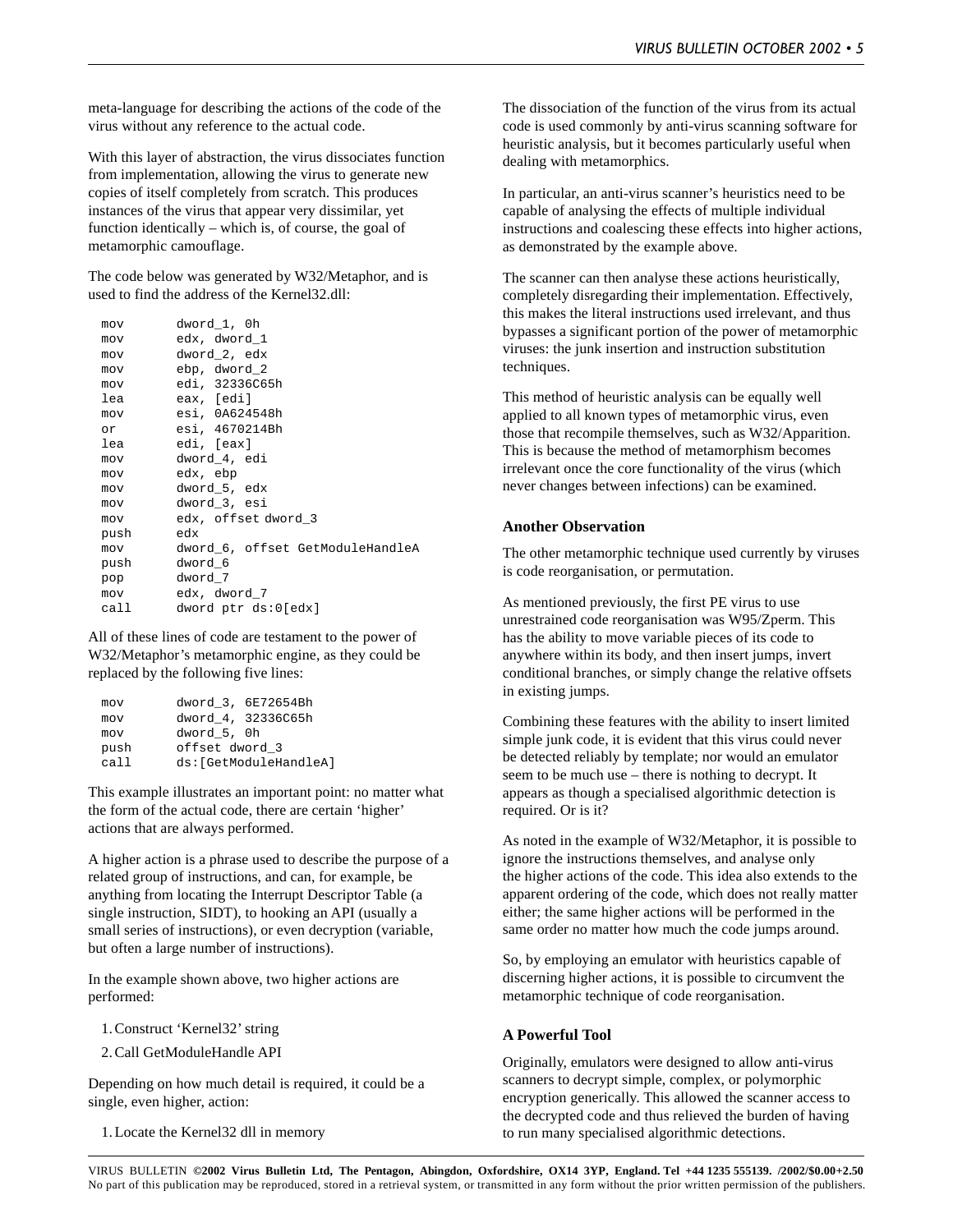However, it has been demonstrated that all known metamorphic techniques can be thwarted by the use of an emulator, coupled with heuristics capable of coalescing the effects of multiple instructions into higher actions.

But what exactly should be done with the higher actions once they have been discerned? A common solution is simply to collect them and analyse them later, looking for particular sets of actions that would be indicative of some virus or virus family.

This type of analysis has been around for a long time, but it is notoriously prone to both inaccurate virus family recognition and outright false alarms.

The problem with inaccurate family recognition arises because many viruses share similar functionality (e.g. infecting files), and the problem with false alarms arises as many legitimate programs use similar functionality (e.g. searching for files, then writing to them).

Fortunately, the simplistic technique described above is not the only way to analyse higher actions. In fact, that technique discards important, implicit information regarding the higher actions – namely the chronological order in which they occurred.

This ordering of information can be crucial in discriminating between a sequence of actions which is viral, and a sequence of actions which is harmless. For example, consider the following sequence of higher actions:

- 1. memory map file
- 2. modify memory area file is mapped to
- 3. close memory map

Depending on what modifications are actually made to the file, this sequence could be considered viral. However, consider the same actions, in a different order:

- 1. memory map file
- 2. close memory map
- 3. modify memory area file *was* mapped to

This second sequence is definitely not indicative of viral activities, and thus a potential false alarm situation is avoided, solely due to the inclusion of the chronological ordering of data in the heuristic analysis.

#### **Conclusion**

This heuristic analysis of chronologically ordered higher actions has also proved useful in decreasing the susceptibility of heuristic analysis to false alarms, and it continues to demonstrate its effectiveness against all known forms of metamorphism in computer viruses.

It is interesting that an answer to the seemingly infinite complexity of metamorphism is to disregard the smoke and mirrors, and simply examine the meaning.

# FEATURE 1

### Cat Herding: Malware Management across Autonomous and Semi-autonomous Sites

*David Harley, Independent virus management researcher & author*

What are the problems associated with malware management where direct control from the centre is constrained by organizational perimeters, and where only limited assumptions can be made about product choice and environment?

Having fairly recently exchanged a user-base of 2,000 or so for one of over a million, this is a topic close to my heart (although I shan't be making direct reference to the organization that employs me).

#### **Worlds Apart**

Anti-virus vendors live in a slightly different world from that of their customers. The vendor cannot possibly envisage every permutation of hardware and software that a client may be using, nor the infinite variety of administrative architectures that their IT infrastructure may have to work within.

Reasonably enough therefore, vendors tend to assume that organizations implement centrally-managed anti-malware solutions – and offer administration tools accordingly. This approach may work very well, even in large organizations, where growth is planned and security is properly integrated into the infrastructure from day zero.

In the real world, however, malware management does not often work out so neatly. Growth is not planned – at least not in terms of the IT architecture.

Organizations move to larger premises and take on more staff to meet evolving business needs. They acquire or merge with other organizations, and it isn't always possible or desirable to attempt immediate (or even mid-term) rebuilding of large chunks of infrastructure. It may take months or years to address issues that are too fine-grained to arouse interest in pre-merger boardroom discussions, but which may be vital to the health and productivity of the enterprise.

#### **Expectations and Assumptions**

Just as end-users expect the IT professional on the helpdesk to offer immediate solutions to any problem relating to hardware – be it laptop, VAX, router, or fax machine – and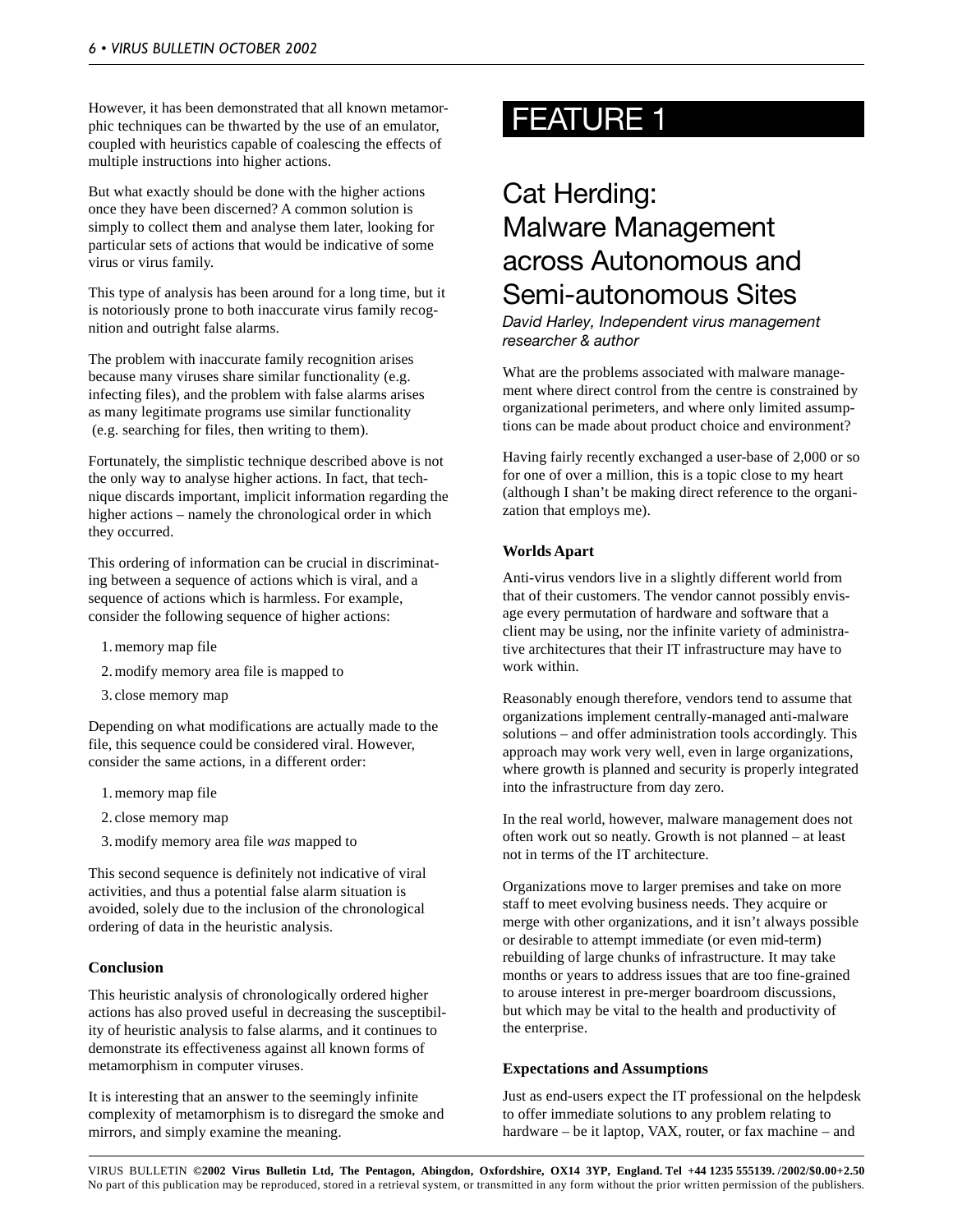

every application and operating environment known to mankind, there is a common assumption that all IT issues are the responsibility of a single IT unit.

However, even in relatively small organizations, it is common to find that various parts of the IT

infrastructure are the responsibility of a number of different units, which may or may not intercommunicate and interoperate, and which may or may not come under the same administrative banner. Often, several units perform the same function without reference to each other's work in the same area.

Thus, to take an example that may be familiar to many corporate readers of this publication (especially those from the anarchic cultures of academia, I suspect), advice and alerts on virus and anti-virus issues may be distributed by the security team, the help desk, the intranet publishing team and the estates department.

Sometimes such material is integrated and complementary: often, it represents political divisions and inadequate information resources and verification. This can result in such anomalies as one unit uncritically forwarding or publishing a virus hoax, while another publishes a warning against the very same hoax.

#### **Double Trouble**

Mergers between disparate organizations engender similar, but probably more pronounced, problems. Doubling the support staff may be seen as an opportunity to reduce costs by rationalizing software and hardware usage and downsizing the support establishment, but even if the planning is right, the amount of time, effort and expense involved in re-licensing, re-training support staff and endusers, and the standardization of network infrastructures, is likely to be considerable.

Given that it is characteristic of many organizations to overestimate the efficacy and ease of maintenance of malware management measures, it is not surprising if there is a reluctance to interfere with licensing and maintenance measures that are already in place.

Also, even if an organization used an anti-virus vendor or third-party dealer, an internal project team or external consultancy to plan implementation and to integrate systems across the whole organization, there is no guarantee that the same care will be taken to review and reimplement malware-related security measures as part of the merger process.

Public sector umbrella organizations, such as healthcare and community service providers, may yoke together many largely autonomous client organizations. In some ways, this is the 'worst of all worlds'. Not only do the previous problems of interoperability apply, but solutions involving

standardization and central administration may be significantly hampered by conflicting political and operational requirements.

Autonomous IT units supporting their own choice of products in highly disparate environments may mistrust and resist (perhaps with good reason) attempts to regulate from the centre, fearing the imposition of layers of bureaucracy and enforcement of implementations inferior to those presently in place.

#### **Potholing on the Superhighway**

So what are the implications of these problems for threat assessment and coping with potholes on the Misinformation Superhighway? Most well-secured organizations recognize the need for good communication, education, discipline, standards, and deployment of technology.

By 'communication', I mean not only liaison and cooperation between disparate units and between the IT department and every user, but also pre-emptive and reactive information sharing in the specific area of security.

This is a sword with two edges: what I have referred to previously as 'threat assessment', and incident tracking – though, in reality, the borders between the two are pretty blurred.

In the security field, if not in real life, discipline and education are closely related. Whether the prevailing organizational culture is draconian or laissez-faire, good security practice relies on clear and effective communication of protocols and practice.

Guidelines, policies (including documents such as policies of acceptable use of inter-networking and published standards), agreed security standards and audit methodologies, are expressions of the corporate will to maintain a standard of discipline.

However, the reactive application of sanctions against offenders is a poor substitute for ensuring that training and up-to-date informational and policy resources are widely available – and that the user community takes advantage of them when appropriate.

Such measures can have a beneficial impact on primarily non-technological issues such as management of hoaxes, 419 scams, and so on.

#### **Nuisance Mailstorms**

Recently, I've been very aware of numerous instances where a mailstorm of forwarded hoax alerts has been followed by a mailstorm of counter-alerts warning that the original 'alert' is a *hoax*, followed by messages of further debate. Each message is addressed to each of the many recipients of the original message, and quotes in full every message in the thread that preceded it, each of which quotes a full list of recipients!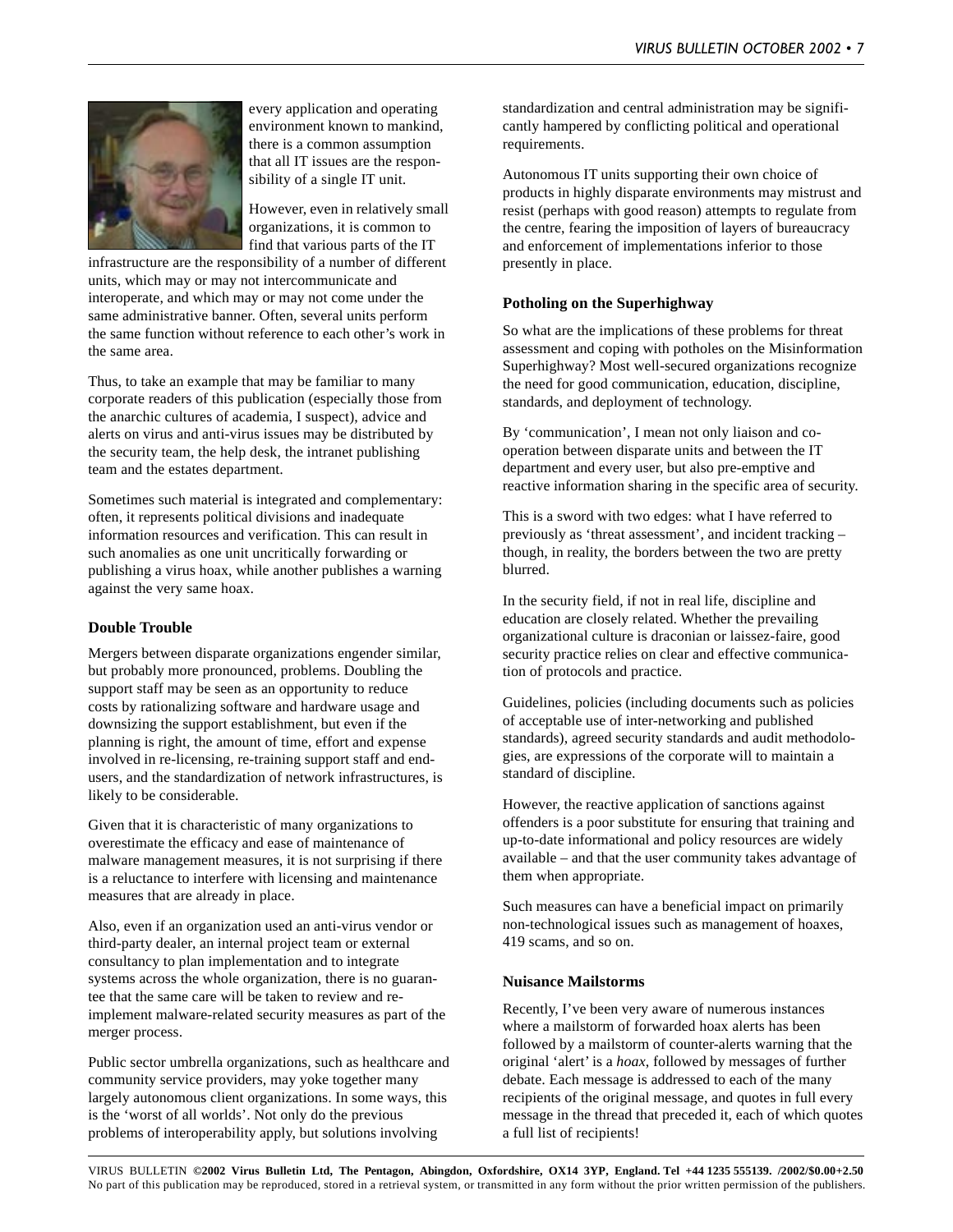This sort of nuisance is simple (in principle, if not in practice) to counter by restricting the number of people authorized to forward alerts, offering instead a central assessment and alerting service.

Traditionally, anti-virus technology proposes technological solutions for social problems. After all, it's infinitely easier to write a program that detects malicious code than to implement educational and penal programmes that will reduce the problem by dissuading malefactors from writing, or at least disseminating, malware.

#### **Low Expectations**

It is easier, in principle, to save the user community from itself by attempting to detect and block malware transparently, than it is to train end-users to take even minimal precautions and develop sufficient scepticism to resist psychological manipulation.

Security tends to work best when it expects the least of the end-user, and it is probably no longer the case that functionality and business needs will always win out over security. As a consequence, the use of generic filtering to block potentially dangerous file types is becoming increasingly common amongst corporate organizations.

The file types that are blocked include not only those that rarely have legitimate reason to be sent by email (.LNK, .BAT or .PIF files, for example), and types that are considered sufficiently dangerous to be worth the occasional inconvenience of blocking legitimate examples (.EXE or .DLL, for instance), but also types which cannot be blocked without risking significant negative impact on business processes (.DOC, .MDB and so on), despite having the potential to contain dangerous code.

#### **Technological Deployment**

By 'technological deployment', I refer not only to the safe configuration of security software and vulnerable applications, but also to patch management, anti-virus update management, and the coordination of incident management initiatives (which can, and should, include incident tracking, logging and reporting back to top management and the user population, incorporated into the general risk management process).

These problems are compounded by the amount of misinformation available from supposedly authoritative sources: computing journalists who derive their expertise in virus management from half-understood vendor press releases; consultants, systems integrators, inadequately briefed helpdesk and sales personnel; and security specialists who believe that knowledge of cryptography or firewall technology automatically makes them virus experts.

Thus we see software set to out-of-the-box defaults that are inadequate for dealing with common threats, or too draconian not to impact adversely on business processes – and sometimes both. Even worse, we see proposed virus

management guidelines that reflect a similarly ill-informed balance of under- and over-engineering.

We should perhaps consider the relationships between malware management, network management, and other areas of security management. These areas have a strong logical kinship. File servers, mail servers, desktop machines, web servers etc. may each be managed by a very different group, but each of them requires anti-malware measures, network security and so on.

However, communication between groups with similar responsibilities can be hampered by empire building and by adherence to imaginary and unrealistic borders between domains, even in small and relatively coherent organizations, let alone corporate bodies with a WAN and multiple intranets. Even where the issues are understood by both sides, dissonant objectives may result in very different courses of action!

#### **Conclusions**

We might speculate as to whether the responsibilities of good netizenship that are applicable here might be applicable across the Internet community as a whole.

Today, there are a wide range of opinions on acceptable practice amongst individuals responsible for the protection of their co-workers from networking security threats – or so regular consultation of firewall lists, *BugTraq* and other mail resources concerned with the discussion of vulnerabilities and solutions would suggest.

Consider the well-worn debate between the advocates of full, partial or non-disclosure of security threats. While there are vendors and users who would be pleased to see disclosure of threats to their armouries banished, there are numerous individuals who seem to spend their waking hours exhaustively testing software for new weaknesses – not with the intention of exploiting them maliciously, but in the hopes of alerting vendors and the user community – and perhaps garnering some personal glory in the process.

Consider also the contrast between those who advocate countering IIS-related threats with software-patching counter-worms, and those with a pathological fear of overstepping another organization's boundaries. Many organizations simply discard email carrying viruses/worms at the gateway, or even all mail carrying virus-friendly attachment types.

Measures like this can do a good job of keeping threats out of the organization but don't necessarily alert the sources of such mail to their potential or actual problem. This is in sharp contrast to the hail of wrathful emails and complaining posts to discussion lists that can descend upon a source of fast-burners within a WAN linking many sites and organizations. It seems a pity that there is no immediate prospect of a centralized body to co-ordinate piecemeal Internet responses to such crises.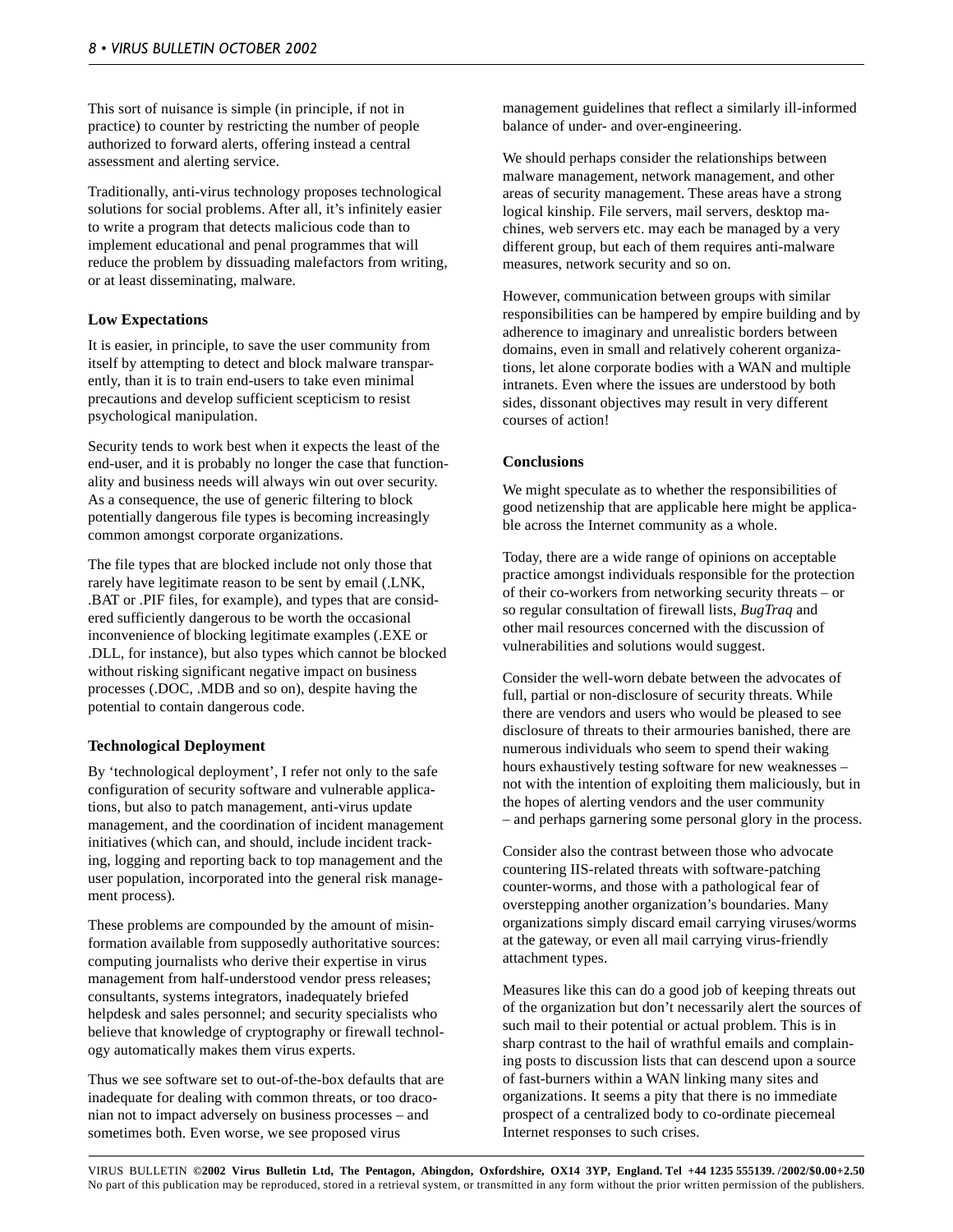### FEATURE 2

### The New 'Internet Background Noise' – Windows Worm Probes

*Juha Saarinen Independent industry commentator & technical writer, New Zealand*

In 1989, Robert Braden described the 'Robustness Principle' as follows:

'At every layer of the protocols, there is a general rule whose application can lead to enormous benefits in robustness and interoperability:

"Be liberal in what you accept, and conservative in what you send."

'Software should be written to deal with every conceivable error, no matter how unlikely; sooner or later a packet will come in with that particular combination of errors and attributes, and unless the software is prepared, chaos may ensue.

'In general, it is best to assume that the network is filled with malevolent entities that will send in packets designed to have the worst possible effect. This assumption will lead to suitable protective design, although the most serious problems in the Internet have been caused by unenvisaged mechanisms triggered by low-probability events; mere human malice would never have taken such a devious course!' (See *Request for Comments* (*RFC*) memo 1122, 'Requirements for Internet Hosts'.)

Although I understand where Braden is coming from, as malware authors are becoming increasingly radical (and careless) in what their products send out, these days it is difficult to remain liberal in what you accept.

Certainly Braden was right about the network being filled with malevolent entities, although he underestimated the human capacity for malice and deviousness – just like the majority of software and network engineers, it seems.

Recently, one of the Java developers working on a web application at a company I have been contracting for complained about a number of entries in the web server log files (this is a more recent entry, not one of those he alerted me to initially):

 $210.201.88.125 - 101/Auq/2002:08:15:03 +12001$ "GET /scripts/..%252f../winnt/system32/ cmd.exe?/c+dir HTTP/1.0" 404 - "-" "-

On seeing the entry I thought, 'Right, a *Windows* worm' – I guessed it was a Code Red or Nimda variant, or perhaps

even someone or something pretending to be one. This was odd; *Windows* worm activity in July 2002 still? Since the servers in question run a Unix-clone operating system, I wasn't overly concerned about the security implications for the systems themselves. However, as I delved further into the web server log files, I was stunned to see how many 'worm hits' had been recorded.

One virtual server that had been used for testing purposes only, and which had run for less than a month, showed just under 3,000 entries in its log file. In fact, all the HTTP GET requests in the recent logs for that server were 'worm signatures'. More grepping through the log files for other virtual servers brought the total number of *Windows* worm hits to around 50,000 over a two-month period – many more than expected.

The *Virus Bulletin* prevalence table for June 2002 lists W32/Nimda in tenth place, with a minute 0.46% share of all reported instances. Code Red doesn't even appear in the table, so I was surprised to see such heavy worm activity recorded in the server logs.

A straw poll on the NZ Network Operators Group mailing list indicated that this company's servers weren't alone in being awash with *Windows* worm attacks. One administrator reported having seen over 5,000 hits in about eight hours.

#### **Where Do They All Come From?**

Most of the worm probes on our hosts emanate from systems in adjacent APNIC net blocks. Most of these are in China and Korea, as IP address space used in Australia and New Zealand is adjacent to those and other Asian countries. For instance, I now know that there are *Windows* users in Kathmandu who are infected with Code Red.

Unfortunately, sloppy systems administration seems at least as common in the APNIC area as it is elsewhere, with the added aggravation of a language barrier. While communicating in English works fine with ISPs located in Europe, Africa, the Americas and India, use of the English language doesn't usually work well for complaints about worm probes, spamming, and other malfeasance to Korean and Chinese network operators. Some of the ISPs operate an abuse desk, and return an auto-acknowledgement email with incomprehensible double-byte characters, but generally nothing happens.

However, my initial assumption that the frequent worm probes were an APNIC area phenomenon turned out to be wrong. A check on systems in the US showed that they too receive a large number of *Windows* worm pokes. One host recorded approximately 30,000 probes in three months, and is hosting only some small, personal websites.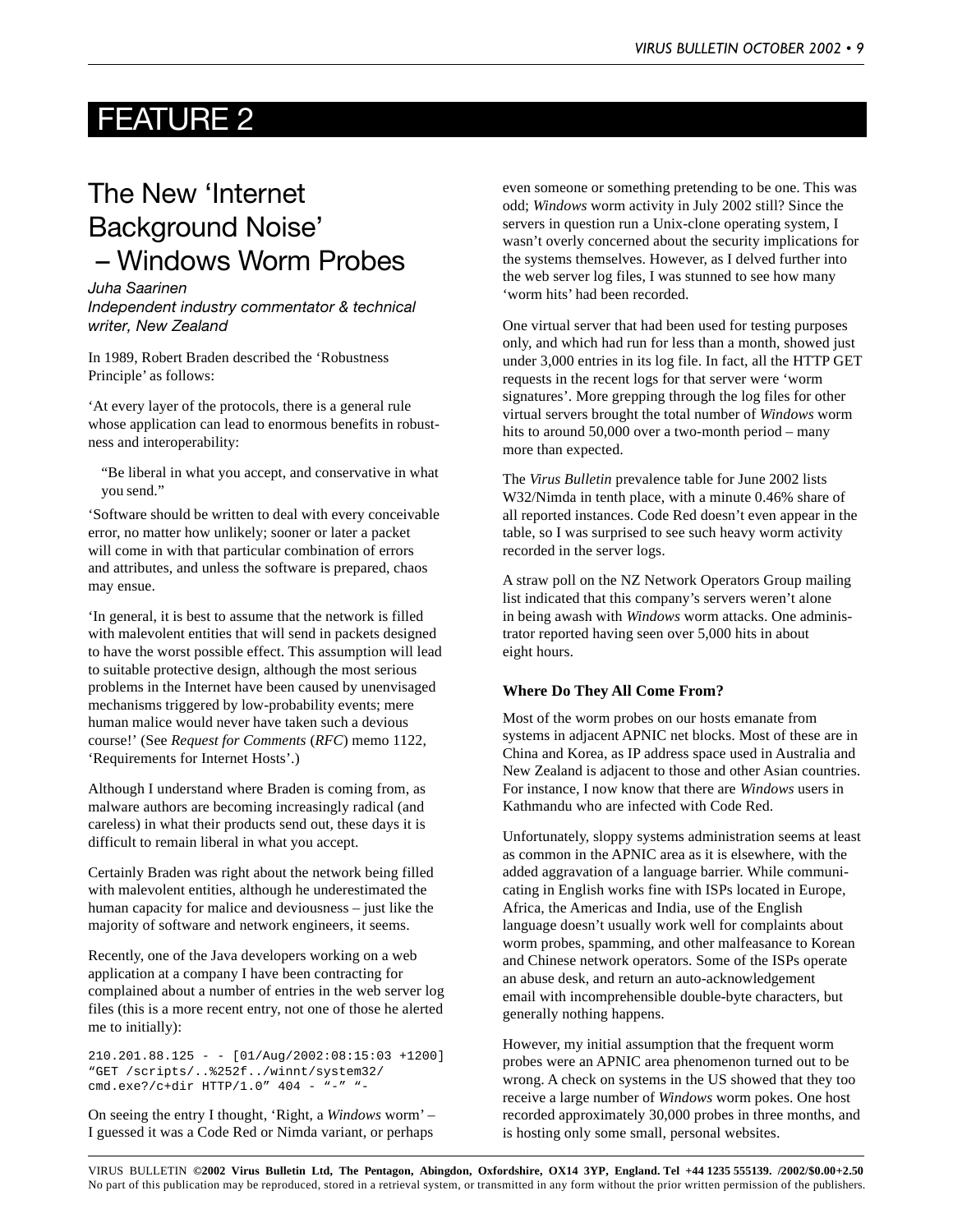What's more, the worm probes were from a wide variety of hosts, in geographical terms. As most of the IP addresses that are targeted by the worm are adjacent to that of the infected host, and only a small number are selected randomly, this indicates that there are still a large number of unpatched *Windows* systems plugged into the Internet without, or with deficient, anti-virus protection.

A quick check of the website of the volunteer Distributed Intrusion Detection System (*DShield*) organisation that records worm activity and system probes around the world appears to confirm this suspicion. The graphs for Code Red probes (see http://www.dshield.org/coderedhistory.html) and port 80 scans indicate that *Windows* worm activity has indeed become the new 'Internet background noise'.

#### **A Nuisance, or a Real Danger?**

Being located in New Zealand, where bandwidth is expensive and is usually charged by the megabyte (for instance, ADSL users pay 20 NZ $\varphi$ , or approximately 9 US $\varphi$ , per MB), it's important to reduce data traffic wastage. The worm probes weigh in at around 600 to 1,000 bytes each, taking into account TCP/IP overheads for setting up and tearing down the connection, as well as the GET request and server response. For a single IP address, an additional 50 MB over a two-month period is neither here nor there; however, the worm sweeps through entire 24-bit CIDR blocks, so the total traffic wastage is likely to be substantial.

The frequency with which the probes are rolling in is another concern: two to three per second per IP address, on each virtual server. The servers shrug off the frequent probes with ease, nevertheless, system resources are consumed that would be better utilised dishing out actual content instead. *Windows* worm probing is definitely not the load test that was envisaged.

Then there's all the additional administration work caused by the *Windows* worms: the chaps and chapettes in media sales who produce reports based on the server logs do not have worm filters on their tools, so all the extra hits and bandwidth consumption cause a certain amount of analysis distortion to start with. Fortunately, Unix comes with a good set of text processing tools with which the logs can be 'washed', before they go off for analysis.

Come to think of it, I hope everyone else cleans their logs like this. It would be terrible if worm probes were passed off as evidence of visits to websites.

#### **How to be Less Liberal**

Naturally, traditional anti-virus solutions aren't much good for dealing with incessant worm probes. It is not acceptable to deploy, for example, a Nimda cleaner to an infected host probing your network, tempting as it might be.

Blocking out the worst offenders based on IP address or host names wouldn't work either, because the worminfected hosts are so widespread.

Some routers can be configured to drop typical worm HTTP GET requests for 'cmd.exe' and similar as a 'stopgap' measure.

Content-filtering firewalls are certainly an option, but the majority of these seem to focus on stopping infected emails and web pages, rather than those pesky HTTP worm probes. Filtering proxies can also be employed to intercept harmful HTTP traffic.

However, these passive solutions add both cost and complexity, and only hide the symptoms rather than tackling the fundamental problem – you still end up receiving the probes.

#### **LaBrea**

One interesting idea that attacks the modus operandi of the worms is Tom Liston's *LaBrea* application (see http://www.hackbusters.net/).

Named after the famous tarpits in Los Angeles, *LaBrea* traps probes on unused IP addresses on your network, and completes the TCP handshake excruciatingly slowly. This slows down the worm (and other scans), rendering them effectively useless. Liston estimates that, in order to maintain a TCP connection in 'persist' state (i.e. in a constant wait state), only 1,215 bytes per hour of bandwidth is required.

To be really effective, Liston says a 'chunk' of real or publicly-routable IP addresses are needed. You can use *LaBrea* on networks with a single public IP address and NAT (network address translation), but the problem is that you won't be able to tarpit the ports that you are providing services through. You can, however, forward unused ports to a system running *LaBrea* on the internal network, and trap other probes there.

Network operator Joe Abley, of Canada, says *LaBrea* has an interesting beneficial side-effect in that it mops up ARP (Address Resolution Protocol) requests from routers and hosts that would otherwise go unanswered, yet take up system resources and possibly kill the router.

If you have an always-on connection (cable and/or ADSL, for example) and you're sick of incessant *Windows* worm probes, *LaBrea@Home* could be the ticket. It's a *Windows* application that listens on port 80 only, and works in conjunction with a firewall to trap probing hosts indefinitely in a wait state. Both *LaBrea* and *LaBrea@Home* are free for non-commercial use.

#### **The Way to Go?**

I would welcome some further discussion of whether active solutions like *LaBrea* are the best way to attempt to combat a situation that's already serious, and which is likely to worsen in the future. [*Please send your thoughts on this subject via the Editor of* Virus Bulletin *– email comments@virusbtn.com.*]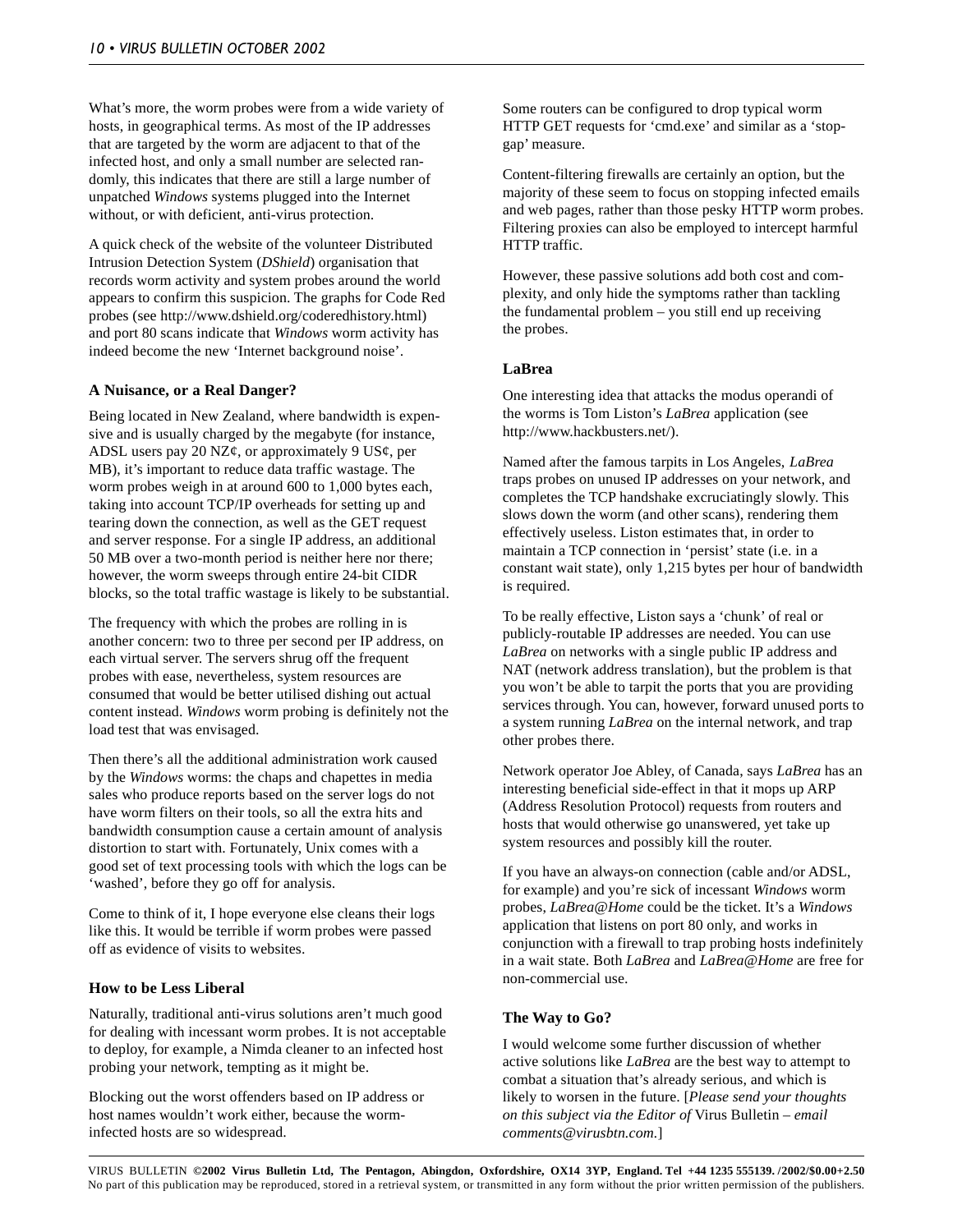### FEATURE 3

### 24-Hour Anti-Virus Service

*Jaime Lyndon 'Jamz' A. Yaneza TrendLabs, Trend Micro Inc., Philippines*

The anti-virus industry has changed from being just a collection of product providers to becoming a fully-fledged service. Gone are the days of simply providing pattern solutions on a scheduled release.

In these times of increasing Internet connectivity, and with the growth in computing mobility, it is an obvious fact that virus outbreaks in localized regions can become global threats in the blink of an instant. Thus, support services that deal with various forms of information dissemination have been created to address the needs of customers reporting numerous infections. Not to mention that several avenues of providing stable pattern solutions from non-corruptible or non-assailable deployment sites have also been implemented. All of these changes have come about as a result of the rising growth in mass-mailing malware that, in recent years, has become the norm.

The provision of customer solutions during a virus outbreak is a time-critical situation. Therefore it is imperative that a controlled process should be in place to address each event properly, even as customers continue to report other infections. Solutions do not end with providing pattern updates – a total solution includes full system cleaning as well as information to patch vulnerabilities and to trace the source of infection and close it.

#### **Product Support**

A full service company provides pre-sales and after-sales support. When *Trend Micro*'s customers encounter a problem, their first line of contact is a product support specialist. In other areas they are called technical account managers and support engineers.

The basic technical training for a specialist includes network and operating systems, product knowledge, as well as a good smattering of anti-virus concepts. Customercentred training, focused on telephone and email support techniques, rounds off the process.

Operating systems training includes troubleshooting for all the major platforms on which the range of enterprise products can be installed. This covers flavours of Unix, *Linux*, *Novell* and *Windows* including proprietary systems like *HP OpenView*, *IBM AIX*, and *Lotus Groupware*, to name but a few.

Naturally, product competence will range from desktop to enterprise-wide products that span gateways, file servers, email servers, and the like. It is not uncommon

for third-party solutions such as firewalls to require parallel learning curves for various developed products.

Customer focus takes into consideration the fact that, as a global operation, clients may have regional language differences. For hiring and training purposes, support personnel assign added value to engineers who can speak more than one language. The major languages include English, Japanese, German, and Mandarin.

This combination of competence is what guarantees that customers will receive quality responses without too much follow-up. During an alert, specialists are in charge of remaining constantly in contact with their clients while providing immediate updates and developments. This relationship continues until the problem is solved.

#### **Anti-virus Support**

The heart and soul of an anti-virus vendor is represented by its anti-virus engineers, who are required to analyse and investigate malicious files, create detection and cleaning signatures, as well as provide the initial solutions to virus-related cases.

Engineers go through rigorous training that includes disassembly, low-level code analysis, basic network topology and architecture, as well as knowledge of the products currently supported for a given platform.

Anti-virus engineers are sticklers for time. Each case received through the dispatching system is assigned a solution cycle time, depending on the 'level' of the customer, which is based upon direct customer feedback and the results of market survey. 'Premium support' clients are guaranteed a two-hour solution delivery, while the aim is to resolve cases from business units, as well as regular cases passed through retail, within 12 to 24 hours.

Outbreak situations are classed as Local and Global. During such instances the response time worked to is 60 minutes. This timeframe includes analysis, scan and clean signature creation, quality assurance and product integration, as well as information and pattern upload to deployment servers worldwide.

Depending on the severity of the malware in question, fix tools and product-specific backup processes are also initiated. This interim step bridges the gap from the time a case arrives for analysis to the point an updated pattern is released and deployed.

Sometimes, personnel with an exceptional technical background are given the option to join the research team – a specialized group that handles escalated issues related to scan engine modifications or performance optimization.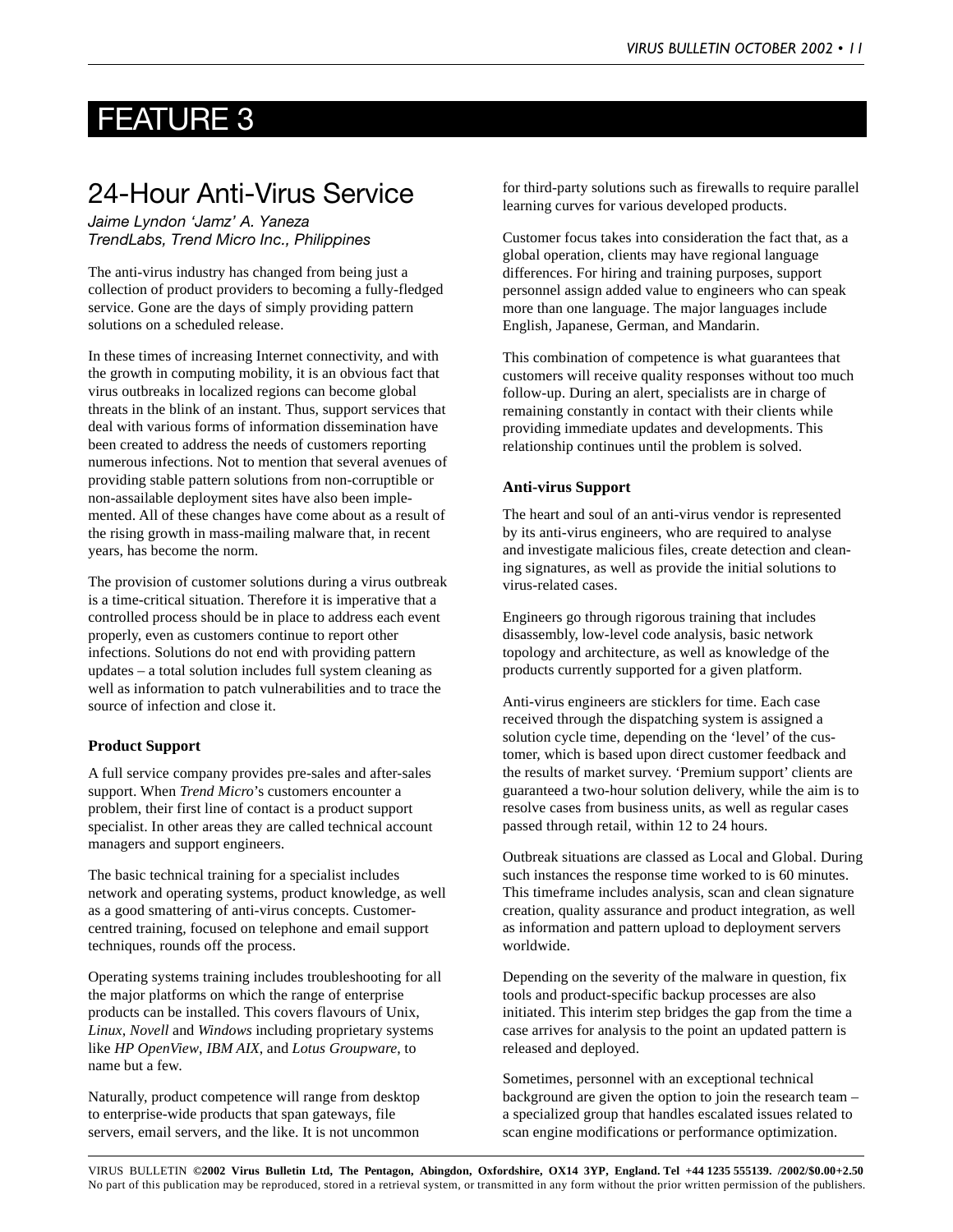Support engineers will often escalate inquiries found to be virus-specific, rather than product-related, to engineers for simple feedback or full case handling.

#### **Dispatchers**

It is annoying for customers to receive 'canned responses'. Nothing beats human intervention. You can only go so far in providing generic template responses. For this reason a full service company should be aware of specific customer requirements in terms of solution formatting and wording. Dispatchers can man an implemented dispatch system for case distribution to anti-virus engineers. In doing so they represent the front-end to customers and, as such, must be in charge of checking how solutions are worded for clarity and thought sequence.

#### **Quality Assurance**

Each case requiring a signature modification, addition or removal goes through two major testing stages, namely false positives and false negatives.

False positive testing requires the comparison of detections against a base of normal files. These 'normal files' include common applications from different platforms, regions, and verified customer submissions. This group of files must be updated and added-to regularly, ensuring that past, present, or future software releases from major application vendors are not misidentified as malware.

False negative testing compares the results of scanning the current set of viruses available to each vendor. The aim is to make sure that no pattern detects the same sample of malware more than once. Duplicate identification results in wasted signature size, which is a rising problem today, as well as confused product reporting. Likewise, exact identification is another issue raised by customers as it would help them to prepare for whatever contingencies are needed to combat the threat.

Considering the bulk of file types to be scanned, a good method of false detection testing is to segment scanning into files of related type. As an example, macro viruses are scanned against files that can actually contain macro viruses, while 32-bit based malware is scanned against a set of files that are likewise 32-bit in type. This is, of course, only the general idea.

#### **Deployment**

With all the new malware that keeps being foisted accidentally or intentionally on us over the Internet every day, it is unimaginable that floppy disks or CD-ROM packages received through snail mail can still be considered an acceptable form of update. After all, the Internet is already an essential part of our daily life, so why not use it for immediate updates?

In the not-very-distant past, monthly updates were considered ample. Later, this frequency became bimonthly,

weekly, and until recently daily. However, current customer demand dictates that updates be released as often as needed. Given an estimate of the malware sets currently available for processing, a safe time-frame would be to make 'as needed' updates available every four hours.

How should the updates be made available? I remember an instance some time ago where W32/MTX rendered sitebased updates useless. This caused a stir as customers were understandably upset. FTP updates were available but this rendered some automatic features of their installed antivirus software useless. Decentralized updates through *Akamai* servers are now in general use.

Discussions on the downside and redundancy of signature updates are another issue of debate among certain large and small corporate circles. Indeed, isn't it possible to have signatures that will detect all malware generically and perhaps for all time? It is an interesting concept, but one that I would rather not discuss in this article.

However, let us acknowledge that the anti-virus industry is doing what it can to address this issue given the fact previously mentioned with regards to the increasing size of current signature files and the resulting slow-down of scanning and detecting malware as a side effect in some scanning engines.

#### **Service Level Agreement**

Can you guarantee that the service you provide works as advertised? This is a new reality that service companies have to face today. It will surely raise the bar and separate the men from the boys.

When you subscribe to a mobile phone service, you expect to get the advertised amount of free airtime minutes and that the system works.

Similarly, as an ISP subscriber you expect no downtime, especially when you host a high-traffic e-commerce site. As customers we expect to get what we pay for!

Relating this to the anti-virus industry, can this be achieved? Essentially this should be possible. When a piece of malware is submitted it goes through several standard stages of processing. When customers subscribe for premium support, they receive their solution at the time agreed upon. Is that so hard to do?

#### **Conclusion**

Full service does not end with system disinfection but should include system clean-up. It is no longer enough to promise an estimated time for case resolution. Neither is it acceptable for solutions to be of inferior quality, thus dragging out the issue for days. Signature updates need to be rethought in terms of size and deployment strategies.

The anti-virus industry needs to reinvent itself if it is to meet current customer demands.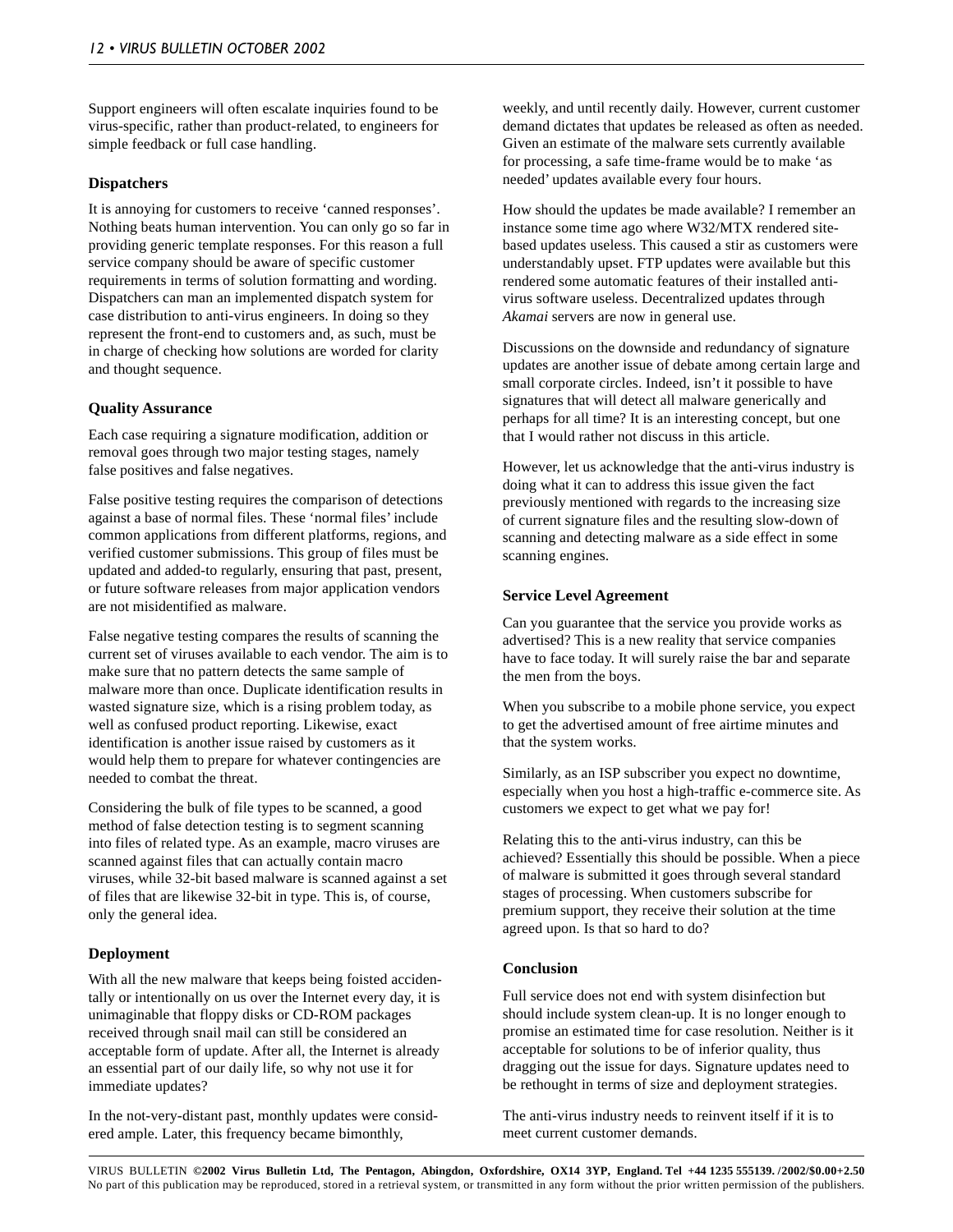### FEATURE 4

### Fishing for Hoaxes: Part 1

#### *Pete Sergeant*

For some time, *Virus Bulletin* has invited subscribers and visitors to its website to forward emails they suspect may be virus hoaxes to *VB*. Sorting through hoaxes and suspected hoaxes can become quite a time-consuming process, so one of the first ideas that struck me when I joined *VB* was to try to implement some form of automated hoax classification.

Early attempts were fairly simplistic: certain keywords or concepts were searched for in messages, and awarded a score. The higher an email's score, the reasoning stood, the more likely it was to be a hoax. This is very similar to the way in which *SpamAssassin*, an open-source spam identifier, works – in fact *SpamAssassin* was the inspiration for this approach.

#### **Keyword-based Identification**

So, which keywords and concepts appear in most hoaxes? I spent some time pawing over *VB*'s collection and came up with a fairly long list:

#### *Mention of a cash reward*

Some hoaxes are nothing to do with viruses, but cause many of the same problems as those caused by virus hoaxes. A particularly prevalent type seems to be those that mention some kind of cash reward for forwarding the email to your contact list, or to a specified email address. Therefore, emails that contain mention of a cash amount can have their score raised slightly. Example: the 'Honda' hoax – see http://www.virusbtn.com/resources/hoaxes/honda.xml.

#### *Mention of a major news source*

Many hoaxes attempt to validate their claims by indicating (falsely) that the virus about which they're warning has been mentioned by a major news source, for example *CNN*. In fact, *CNN* is very popular, so emails that mention *CNN* have a raised score. Example: 'A virtual card for you' – see http://www.virusbtn.com/resources/hoaxes/virtual\_card.xml.

#### *Instruction to forward the email to everyone in your address book*

In order to survive, a hoax needs to be passed on. Emails containing phrases such as 'forward this to' and 'address book' score highly. Example: the 'budweiser frogs' hoax – see http://www.virusbtn.com/resources/hoaxes/frogs.xml.

#### *Mention of McAfee*

This is a strange one. Like the mention of a news source, hoax writers like to use the names of well-known anti-virus products. Either 'product X doesn't detect it' or 'vendor X

has said that …' – the idea is quite simple. *McAfee* seems to enjoy particular popularity with hoax writers, and thus the occurrence of *McAfee* in an email is enough to raise the hoax score a little. Example: the 'jdbgmgr' hoax – see http://www.virusbtn.com/resources/hoaxes/jdb.xml.

#### *Well known keywords*

Some common hoaxes, mention some very specific keywords. These are often the hoaxes that ask you to remove system files. Any email mentioning 'sulfnbk.exe' or 'jdbgmgr.exe' will have a raised score. Example: the 'sulfbnk.exe' hoax – see http://www.virusbtn.com/ resources/hoaxes/sulfnbk.xml.

#### **Problems with this Approach**

This approach was found to be far from infallible:

- Emails giving instructions on how to *restore* jdbgmgr.exe or sulfnbk.exe could conceivably be marked as hoaxes, most likely confusing the recipient somewhat (especially if they were sent from *McAfee*, and/or trip other keywords too).
- It would be quite easy to write a hoax that specifically avoids using these keywords if you have a rough idea on what it will be filtering on.
- You could spend a lot of time going through hoaxes trying to find effective keywords – a Pyrrhic victory if you like.

An 'almost good enough' solution is, unsurprisingly, not really good enough – especially when you consider the potential effects of misclassification. If a single hoax slips through the net, it's not the end of the world. The user may identify it as a hoax themselves, or they may forward it to all their friends – annoying, but imagine what happens if a real virus alert is identified as a hoax: users with faith in the system could suddenly feel quite happy about clicking on files sent to them 'in order to have [their] advice' …

#### **Hoaxes – Nature's 'Bozo Bit'**

The concept of a 'Bozo bit' was introduced in Jim McCarthy's *Dynamics of Software Development*. When someone says or does something you deem to be stupid, you flip the 'bozo bit' on them. From then on, contributions and comments made by that person are taken to be pretty worthless. Forwarding hoaxes to people in your company is likely to lead to your 'bozo bit' being flipped.

Hoaxes can and do cause problems other than just making those who forward them look stupid. First, some hoaxes ask users to perform potentially harmful actions on their computers, like the removal of system files (jdbgmgr.exe or sulfnbk.exe). More often, they clog up mail systems, annoy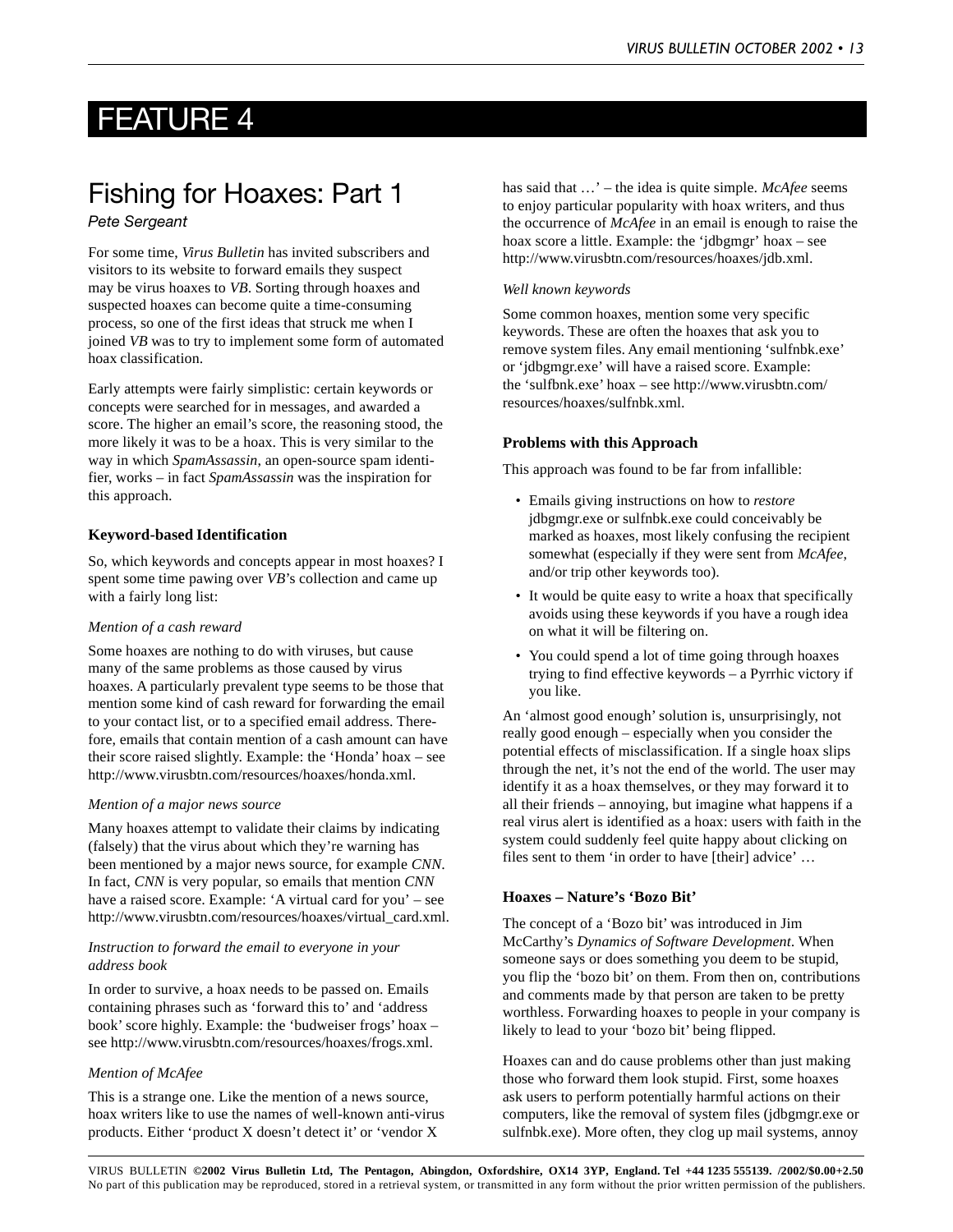the recipients, and soften users up a bit – a user who has been chastised time and again for being paranoid and forwarding hoaxes could become blasé about clicking on attachments.

#### **How Bayes Works**

Bayesian categorization works out the probability of a document belonging to a given category (such as 'hoax' or 'non-hoax'), based on documents you've trained it with. Each word has a score for the probability of its appearing in a given category – given a document for which you don't know the category, you look at the words in it and use their probabilities for determining its category.

In this case we can already guess some of the words that'll have a high probability of residing in a given category: *McAfee* will have a high hoax-rating while a product like *Sophos Anti-Virus*, by virtue of its not being a home-user product, is likely to appear less frequently in hoaxes, and thus have a lower hoax-rating.

#### **Thinking Outside the Box**

Some other interesting trends should be revealed by the data, and working with it.

#### *Brand name awareness*

The likelihood of a vendor's name appearing in hoaxes is related to awareness of its brand name amongst home users.

Searching through a large corpus of hoaxes, and comparing it with, say, archives from an anti-virus mailing list should indicate which vendors the hoax-writers have heard of, and which they think others will have heard of. How useful is the opinion of a hoax-writer? Not very, but some hoaxes are notably more successful than others – a hoax that inspires 'confidence' in its recipients is a hoax that speaks the language the readers want to hear. If a prevalent hoax mentions an AV vendor, we can perhaps assume it's a name that those who've forwarded the message have heard of.

#### **Foreseeable Problems**

Bayesian filtering of spam has been shown to work well, but with a few caveats.

#### *One size doesn't fit all*

Filtering of spam works well on an individual's mailbox, but probably not so well for a large number of mailboxes. In order to be effective, a hoax filter will, most likely, need to be deployed across a company's mail system. Different users may receive very different types of email: some users are likely to receive emails written in a very similar style to that in which hoaxes are written – sensationalist and with poor English. Misclassification could rear its ugly head.

#### *Not all email is alike*

By far the biggest problem I foresee is virus-related emails being unfairly penalised if the system has been trained with

'everyday' email. Words like 'virus' will be well represented in virus hoaxes, but probably would be fairly scarce in day-to-day email. One way to get around this is to train the system using, for example, the archives of a major antivirus mailing list, or slurping from a newsgroup like alt.comp.virus. But, again, if most users aren't getting virus-related email, then some everyday words that are unlikely to filter in genuine virus-related email will be unfairly penalized. To what degree this will present a problem remains to be seen.

#### *Getting the goods*

For someone looking to implement a system like this, obtaining large amounts of hoax and non-hoax but virusrelated email could present a problem. Luckily for me, my pleas to AVIEN were answered, and I was sent large archives of both types, sanitised to preserve anonymity. Another good source is the vendors themselves – training using archives of their outgoing mailing lists has the added advantage of making it less likely that vendor mail shots will be caught.

#### **What to do …**

Assuming the system works (to be looked at next month), how is it best to implement this? Bouncing hoaxes at the mail server level seems like a bad idea – it worsens the problem of false positives. The best solution seems to be to add extra headers to the email itself, and let the client deal with it. The email RFC allows for 'extended' header types. For example:

```
From: Wordsmith <wsmith@wordsmith.org>
To: linguaphile@wordsmith.org
Subject: A.Word.A.Day—feisty
X-IMAPbase: 1032345651 2 NotJunk Junk
X-Keywords: NotJunk
X-UID: 1
```
This section of headers is a good example. My mail client (Mac OS X 10.2 mail.app) contains spam-filtering technology, and the 'X-Keywords' header is added to my messages, with a value which depends on whether the client suspects it is spam. This allows me to apply rules to my mail – if a mail has a junk header, put it in a certain folder.

The addition of an appropriate hoax header would allow the same thing – the system administrator could have a special 'hoax' folder on clients' computers into which the mail client put the hoaxes. This has the effect of warning users that the email is *probably* a hoax, but allows them to look at the email to decide for themselves.

#### **And for My Next Trick …**

Next month we'll look at examples of how well this system works – will there be words we hadn't suspected that feature very heavily in hoaxes, or indeed words that appear commonly in non-hoax emails that very rarely appear in hoaxes? Which brand is the hoax-writers' favourite? Is the system fast enough for real-world use? Watch this space.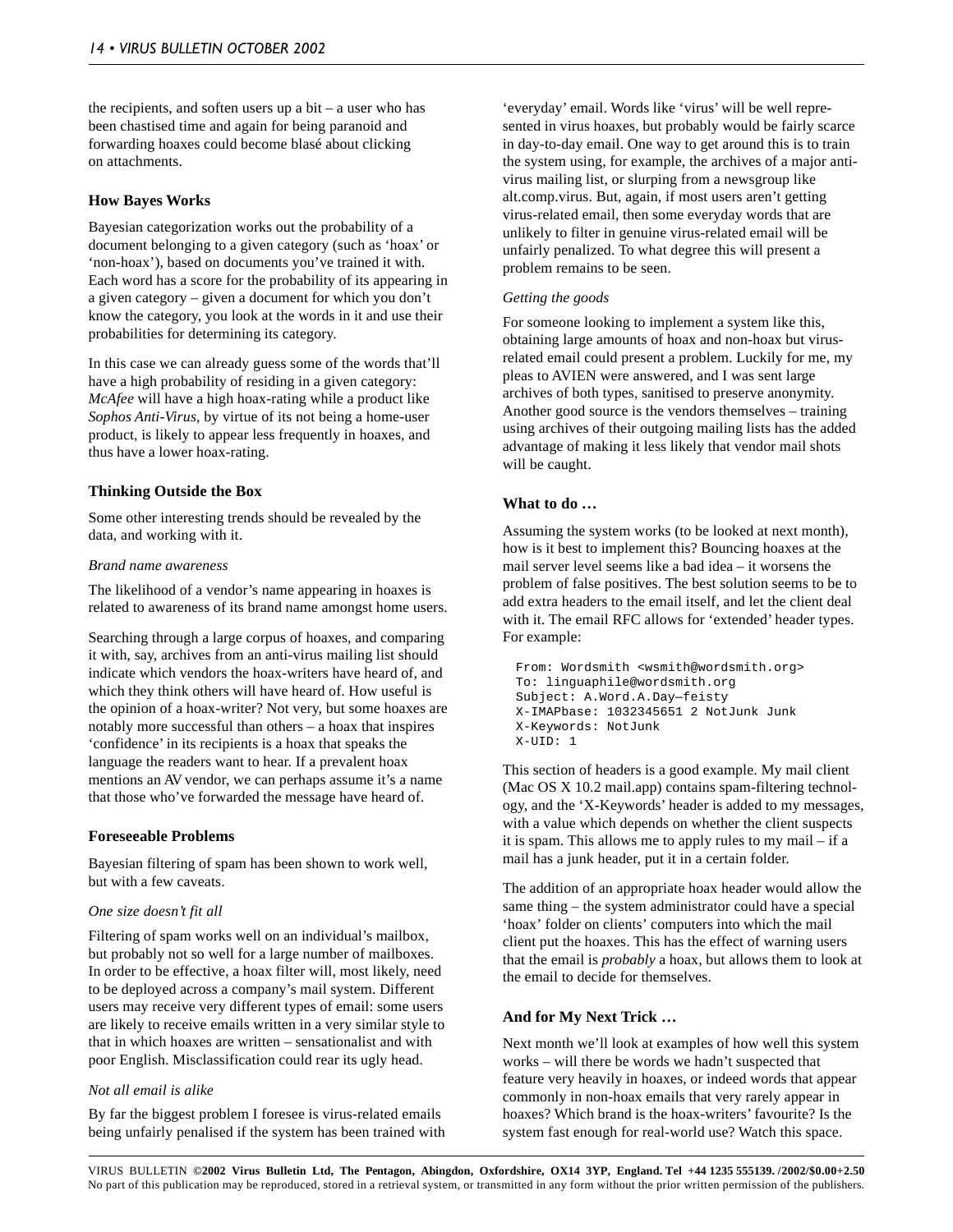### INSIGHT

# A Brief History of (My) Time

*Anton Zajac Eset, USA*

My universe began in 1957. This was a remarkable year both for me and for three physicists: J. Bardeen, L. Cooper and R. Schrieffer (collectively known as 'BCS'). While I had just started learning the basic vital human functions, BCS had revealed the first microscopic theory of one of the most mysterious phenomena of nature – superconductivity.

As for the vital functions, I did well (this article serves as sufficient experimental evidence). The Nobel prize awarded to BCS in 1972 proves, beyond reasonable doubt, that Bardeen, Cooper and Schrieffer did not waste their time either – this in spite of the fact that their theory was later proved to be flawed. In 1957, I had no idea that the BCS theory would become the main focus of my research some 32 years later.

#### **Dreamers of the Sixties**

From the point of view of computer viruses, the sixties represented a pastoral peace. Computer viruses might have occupied the (wildest) dreams of a science fiction writer but, frankly, I doubt it. However, dreams were quite active at that time in the minds of Peter Pasko and Rudolf Hruby who (together with Miro Trnka, born in 1961) would become the founders of *Eset*.

#### **The Happenings of the Eighties**

After a decade of 'still waters', things really started to happen in the eighties. One of the first highlights of that decade was in 1986, when Ralf Burger gave a lecture on his 'Virdem' virus at the conference of the Chaos Computer Club.

Some time later in Vienna, a city located about 25 miles from Bratislava (Peter Pasko's hometown), a new experimental virus (Vienna) hit the streets. Historically, Bratislava was the coronation city of the Austro-Hungarian monarchy and the 'intellectual' distance between the two cities is even shorter than the geographical. Peter Pasko knew that, but it took him three days to figure out that the strange thing that was happening in his computer could be attributed to the programming efforts of a high school student in the nearby city.

Peter would not have had the opportunity to analyse the Vienna virus, nor to write the first virus scanner and cleaner (AV2), had he not decided to invest his (very) limited financial resources in his first PC rather than carpeting his apartment (Peter still owes an explanation to his wife). Later, the FallingLetter virus presented the second (and, due to its encryption features, even bigger) challenge to the author of the predecessor to the *NOD* scanner.

Meanwhile, 1986 marked a fundamental milestone in physics: G. Bednortz and A. Miller, *IBM* scientists in Switzerland, discovered what seemed to be impossible according to the BCS theory – the high temperature superconductivity which shifted the critical temperature to the realm of relatively cheap liquid nitrogen.

In 1987, Fred Cohen proved his legendary theorem regarding the impossibility of the creation of an anti-virus system that could, with 100% certainty, detect all imaginable viruses.

This, not exactly encouraging, prospect did not prevent Miro Trnka from outlining the development strategy for a comprehensive general-purpose anti-virus system and creating the environment which, when combined with Peter Pasko's scanner, would become the first version of *NOD*.

Miro also created a utility for checking the integrity of the MBS. Generously, he granted a free licence to a friend who worked at the nuclear power plant in the city of Trnava. A few months later, he received a worrying phone call from this friend, informing him that the utility was reporting constant changes in the MBS after reboot of the computer. That is how the DiskKiller virus was discovered locally. The nuclear power plant was not controlled by the infected machine, but the mere thought of what *might* have happened had the infected machine been in control of the plant is the stuff of nightmares …

By the time (1989) Peter Norton proclaimed computer viruses to be 'urban legends, like the crocodiles in the New York sewers', Peter (Pasko) and Miro had already answered Hamlet's famous question: 'To be or '*NOD*' to be?', since the first (coded in Turbo Pascal) version of *NOD* had been sold. It was not an easy sale, since the legal system of what, at that time, was the former Czechoslovakia, did not allow the opening of a private enterprise!

*NOD* had to be sold outside of Czechoslovakia, and Vienna was the natural choice. Any well-informed user of *NOD* in Austria could have traced the program's origins to the neighbouring country since the product owes its name to an extremely successful TV series named *Nemocnica na Okraji Mesta* which, in English, reads: 'Hospital on the Edge of a City'. The word 'Mesta' (City) was replaced by the more appropriate 'Disk', so the resulting acronym reads 'NOD' – 'Hospital on the Edge of a Disk'.

1989 was a very significant year for all former Eastern European countries. The iron curtain came down, opening up new entrepreneurial and scientific opportunities. Antivirus vendors-to-be, such as *Alwil*, *DialogueScience*,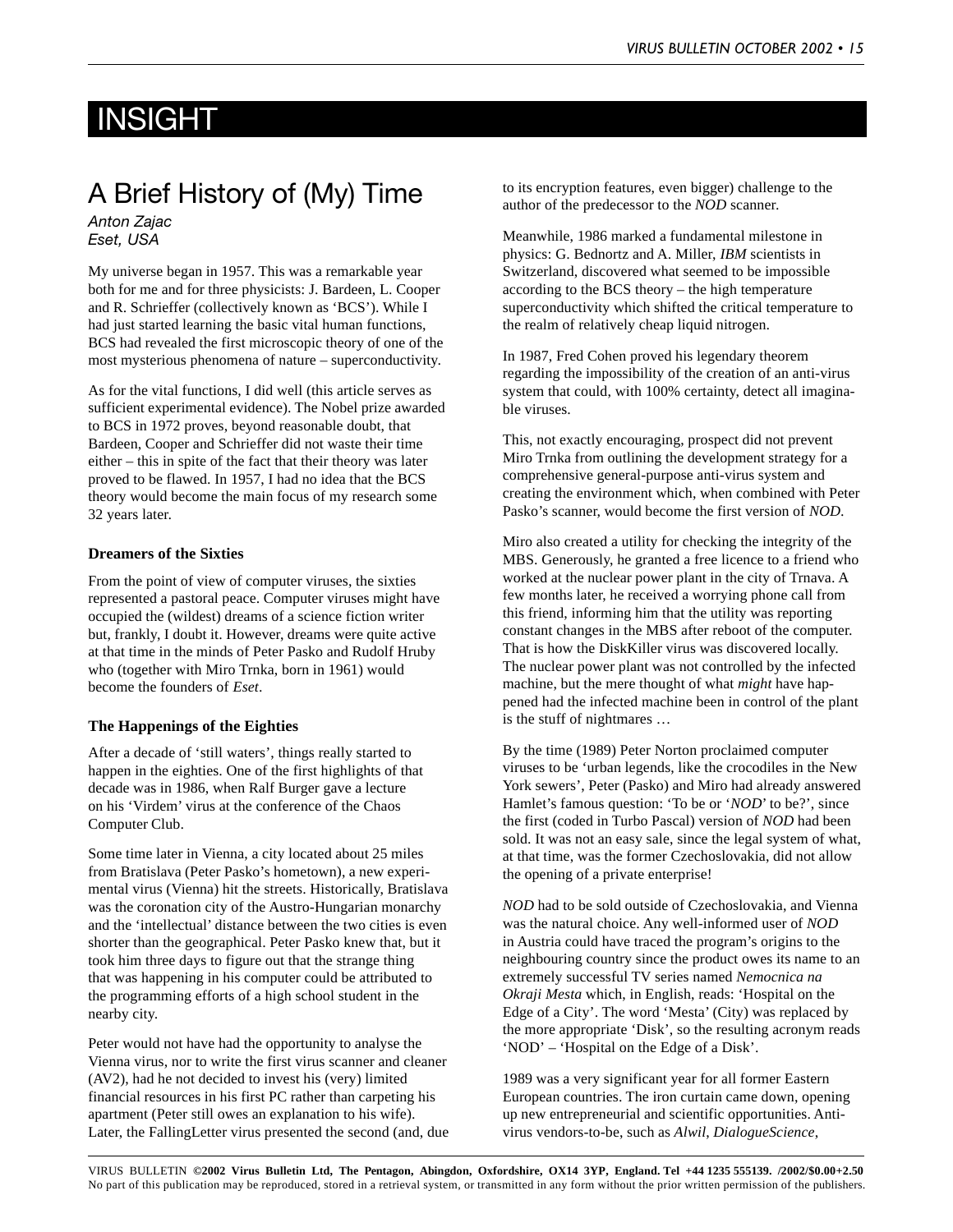*Grisoft*, *Eset*, *Kaspersky Labs* and *VirusBuster*, were slowly pawing their way into the international anti-virus arena. This was timely, since virus writers, especially in Bulgaria and Russia, also took advantage of the emerging 'markets'. At that time, I left Czechoslovakia to spend five productive years lecturing in San Diego, USA.

January 1989 witnessed the famous Jerusalem virus, followed by the Holland Datacrime virus. The latter was referred to in the US as the Columbus Day virus (due to confusion over its supposed activation day), and it was suggested that the virus had been written by a Norwegian expressing anger over the fact that the discovery of America had been credited to Columbus rather than his co-patriot.

The first edition of *Virus Bulletin* was published in this year. The tag line of the first issue claimed *VB* to be an 'authoritative' international publication. The years that have elapsed since that time have justified that claim and the fact no longer needs to be verbalized in the magazine.

1989 also saw an increased interest, amongst the general public, in virus threats and a raised awareness of their potential to cause damage. This may, in part, have been due to the media circus that surrounded some of the virus epidemics, but significant credit goes to the fact that major companies such as *IBM* suffered infections that affected their clients and/or operations.

#### **Tequila with (NOD-)iCE?**

The situation became more serious the following year (1990). Mark Washburn created the first polymorphic virus and the Bulgarian Dark Avenger debuted some of his novel virus-writing skills, e.g. the fast infector technology. As an additional impetus for virus writers, several new virus exchange BBSs were established, offering full access in exchange for a new virus. As a countermeasure to these activities, EICAR (European Institute for Computer Anti-Virus Research) was established to serve as a catalyst for anti-virus research in Europe. Peter Norton gave viruses a second thought and established *Symantec Corporation*.

The recent steep increase in Tequila prices certainly did not apply to the 1991 Tequila virus that was not intended by its Swiss writer to be released into the wild. But the virus broke loose. After a brief threat from the Dark Avenger, the Self Mutating Engine (MtE) was released in 1992, presenting an attractive topic for Miso Weis' student research paper and program (1993). This talented university student, who would later (together with Palo Luka) become one of the chief architects of *NOD-iCE version 7*, developed a 100%-efficient MtE detector and cleaner. This was a remarkable achievement since, with the exception of Thunderbyte, the average hit rate of most common systems was between 60% and 80%.

1992 was also the year of the Michelangelo virus, and saw the advent of virus-authoring packages and for-profit sales of virus databases. But, from my point of view, the most

important event of this year was the creation of *Eset*. Naming the company after the Egyptian goddess (Isis) who was able to revive her dead and mutilated husband, the founders' ambition was to provide tools to revive virus-infected 'dead' computers and, of course, prevent such grim scenarios in the first place.

As the new virus clones became more complex and more frequent, new anti-virus technologies were imminent. AV companies began experimenting with and applying advanced scientific methods, such as neural networks, expert systems and heuristics. In the summer of 1993 a strategic decision was made in *Eset*, leading to the development of a new code emulator, which was released in version 7. The GUI remnants of version 7 can still be found in the DOS version of *NOD*.

Due to the emerging availability of new software platforms and deficiencies of the 16-bit architecture, *NOD* had to be completely upgraded into 32-bit architecture in 1997, a major task carried out under the supervision of Richard Marko and Maros Grund. *NOD32* (the third generation of *NOD* system) had its premier international performance in May 1998, when it earned its first VB100% award.

#### **Dedicated to AV**

I joined *Eset* in the autumn of 1998, where I carried out the English (and an additional six languages) localization process, and in 1999 I co-founded *Eset (US)* with the original *Eset* founders. I created, and now I am managing, *Eset*'s worldwide distribution network.

In 1992, shortly before *Eset* was founded, I published four papers in the peer-reviewed *International Journal of Quantum Chemistry*. The papers present a unified theory of low and high temperature theory of superconductivity. In 1995 I founded a high-tech company (*S-Tech*) to develop *Solid*, a computer program serving as a tool for the design of new superconducting materials based on the aforementioned theory.

*Solid* was completed in the year 2000 and was applied successfully to obtain information on properties of existing and fictitious (never synthesized) materials. The *S-Tech* team received the 'Werner von Siemens Excellence Award' for *Solid*'s scientific excellence in 2000.

When the principal high-tech mission of my venture had been accomplished and my involvement in *Eset* required an



increasing amount of time and energy, I made the tough decision to sell *S-Tech*.

Today, I belong to *Eset,* and to the anti-virus industry, entirely. Although, as my friends will testify, that is not *quite* true: some part of me belongs to the ocean.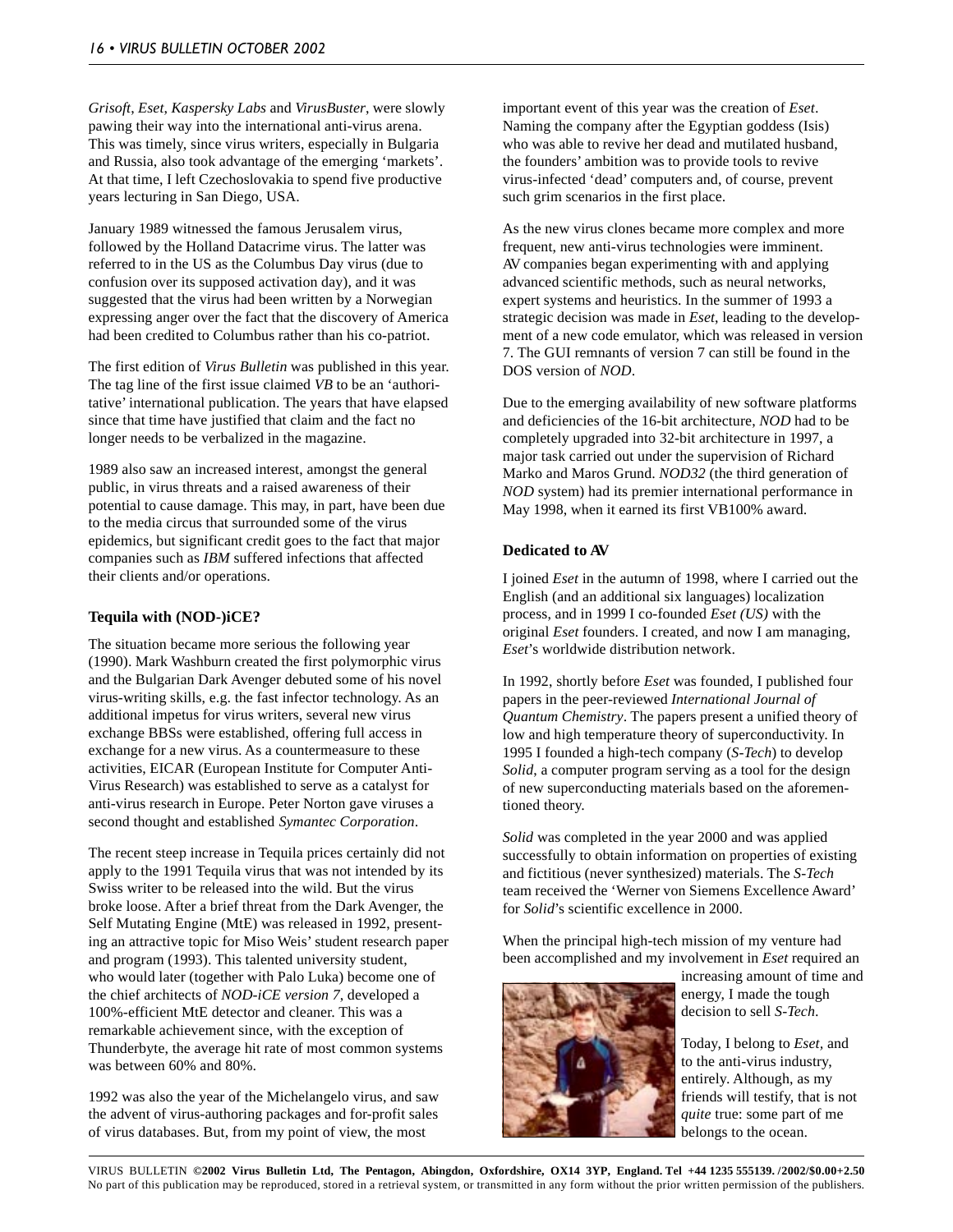# **OPINION**

### What's Coming? Part 2

*Peter Morley Network Associates Inc., UK*

This article, four months after the first one (see *VB*, May 2002, p.16), comes sooner than I expected but there have been some unexpected developments.

The 2002 'dead period' I predicted has started, but it's not as slow as I expected, and now I expect the number of new items of malware to remain at around 200 per month for a while longer, instead of reducing to 150 per month. I still believe that 2003 will be a very quiet year in terms of malware.

I received several comments about my last article:

- 1. 'I was hoping you would say something about the *Microsoft Palladium* project.'
- 2. 'You were a bit superficial about 64-bit processing.'
- 3. 'I disagree with the view that *Linux* Trojans will grow seriously, because the organization of *Linux* makes this difficult.'
- 4. 'I was hoping you'd mention the death of the hard disk, and its replacement by fast solid state devices.'
- 5. 'What about the *Microsoft* Longhorn project? (or is it concept?)'

In contrast, there was apparent agreement that *Linux* viruses were not a serious hazard, and that *Windows* viruses and Trojans will be with us for some five years.

#### **New Hardware and Palladium**

*Palladium* is the next *Microsoft* project and is intended specifically to address security problems (as in Bill Gates' injunction). It will offer much greater control over who accesses what, both locally and remotely. It will offer recognition of people using fingerprinting, and maybe recognition of eye patterns. I'm convinced that it will make it more difficult for *Windows* viruses and Trojans to spread.

It *must* offer full backward compatibility for previous *Windows* users. If it doesn't, the users will not move, or will drift off to *Linux*. I believe 64-bit processing is a prerequisite to the new *Palladium* features.

*Palladium* requires several new processor instructions. It also requires a new motherboard chip in addition to the processor. These items have been discussed with Intel, AMD, and IBM, and will soon be revealed to motherboard makers, if they have not been already. Several magazine 'Road Maps' have appeared, summarizing Intel, and AMD plans.

This is my picture of the next three years:

In about the fourth quarter 2003, a new *AMD* chip and motherboard will appear (*Clawhammer X-64*), followed closely by *Intel*'s *Yamhill*. Both will have to be fully backward compatible, and I expect the transition to be as painless as the 286 to 386 transition. This assumes *X-64* is late since it will include the new instructions.

*Yamhill* is in the Road Maps for mid-2004, but I expect it sooner. *Itanium* (*Intel*'s initial 64-bit processor which lacked backward compatibility) has been bumping around the runway for a while, and few think it will take off! This has put pressure on *Intel*, and I believe they will respond.

I expect the new processors and motherboards to settle down and become standard by the fourth quarter, 2004.

The stage is then set for the arrival of *Palladium*. Although *Microsoft* says it is expected mid-2004, history indicates that such projects can slip. I think the last quarter of 2004 seems more realistic, particularly as it fits the hardware scenario.

#### **Linux**

*Linux now:*

a) Has become more popular over the last six months

b) Four *Linux* suppliers, (*Caldera*, *SuSE*, *TurboLinux* and *Collectiva*) have been collaborating. This is a good start to the process of chaos reduction. However, *RedHat* and *Mandrake* are not in this group, and this will limit its effect.

#### *Linux between now and the new chip:*

Nothing much will happen. *Linux* already supports 64-bit processing. There may be some behind-the-scenes work on adding support for the new processor instructions.

*Linux between the new chip, and the arrival of Palladium:*

Pandemonium! How can we implement as much of the new *Palladium* capability as we need to?

#### *Linux after the arrival of Palladium:*

This will depend on how effective the pandemonium has been. If it has been ineffective, the growth of *Linux* will slow. If it has been effective, it will be business as normal.

There is another factor which may affect all of this. *IBM* has poured cash and resources into *Linux* and may begin to get its act together at the bottom end of the hardware spectrum. (Currently, it's chaos – I have a full-page *IBM* newspaper advert, from July 2002, which says 'IBM PCs use Genuine Microsoft Windows'. Rather than being a case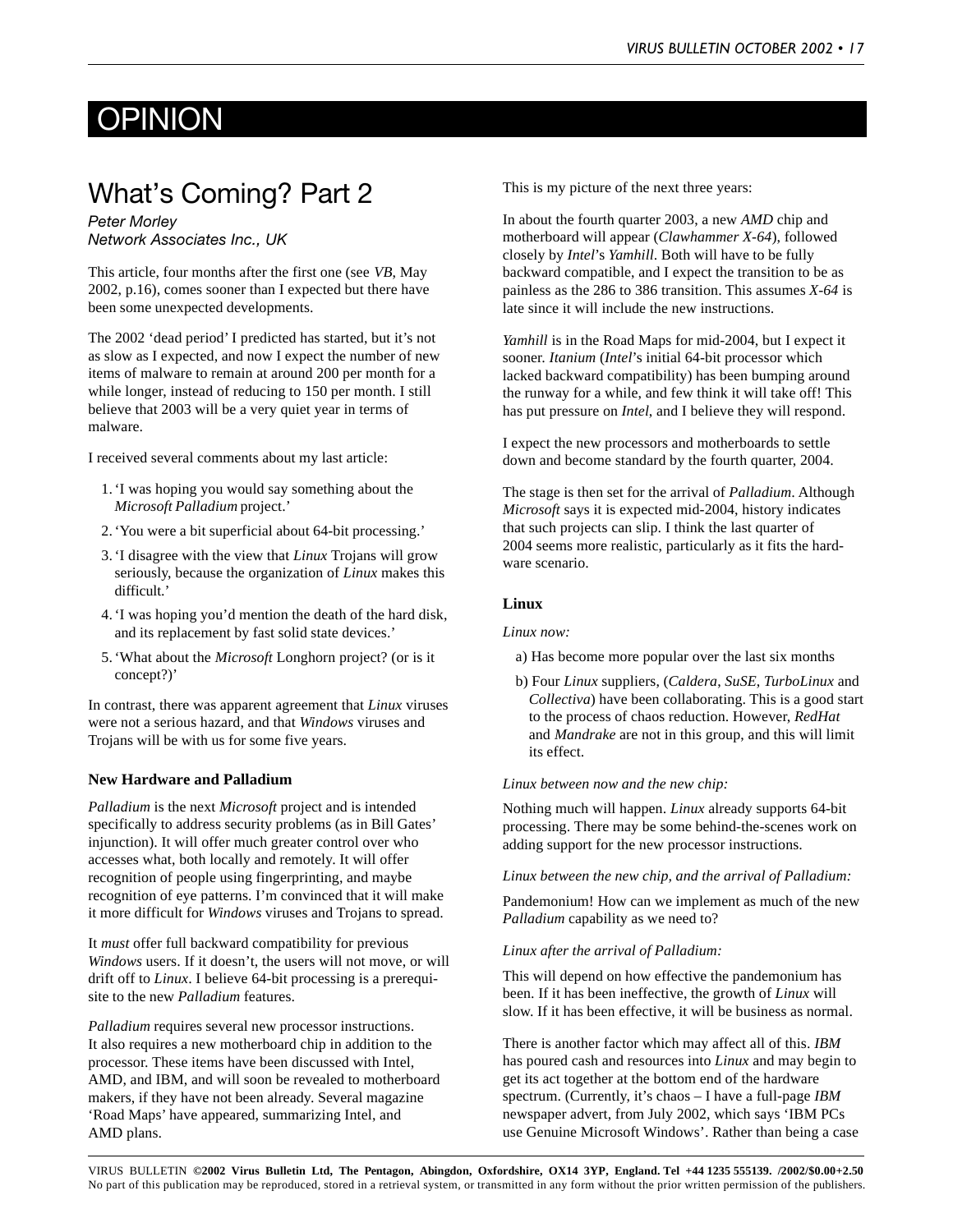of the left hand not knowing what the right hand is doing, it's a case of the bottom end not knowing what the middle and top are doing!)

None of the above will make the spread of viruses and Trojans any easier and it may well become more difficult. Therefore, I shall accept the comment from Curtis H (see *VB*, August 2002, p.4), and withdraw my estimate that *Linux* malware will start to take off at the end of 2003. My position is now '*Que sera sera*.'

In case you're interested in what I'm doing about all this, I have set up a machine with two disks, one fairly small and the other large. I can install any operating system on the first disk, and do what I like with it, taking an image copy to the second disk whenever I want to. By re-imaging to the first disk, I can return to any situation I have kept.

Of course, it is possible to add a third and a fourth disk and to disconnect all the image disks before performing hazardous operations on the first one.

#### **Hard Disks and SSDs (Solid State Devices)**

I don't believe anything in this section will have the slightest effect on the incidence of viruses or Trojans.

However, it may affect backup and recovery procedures, and therefore it may affect the ease of recovery from them. It may give another gentle hit to the AV industry. So let's review it anyway.

Within the last two months, the billionth PC was shipped. Whilst many have no hard disk, some have more than one. It matters not – there are a lot of HDs out there!

SSDs have started to appear. However, they are small by today's standards, and they seem to need Firewire or USB2, and so far have been external.

*IBM* has sold off its hard disk operation to *Hitachi*, and is pulling out. You can take this as meaning 'Try as we might, we cannot compete with the Far East, and we think that Hard Disks are about to die, anyway. We reserve our position on SSDs to replace them.' As long as SSDs remain external, they will be irrelevant. In order to become possible components of a new PC, they have to have an internal interface.

If they are to require a *new* interface, they will need another new generation of motherboard. And if they are to be able to replace or supplement existing EIDE, or the various SCSI disks, they will have to provide the means to use the existing cable connection. (Or, you say, a new controller card. You're right, but I think it will need a 64-bit PCI slot, and that probably needs a new motherboard.)

The volumes are enormous, so it is not possible for suppliers to duck these questions. Luckily, we can all lie back, and see what happens, just as we have with previous Hard Disk developments.

#### **Longhorn**

Bill Gates now has the title 'Chief Software Architect' and has passed over a lot of his Chief Executive functions to Steve Ballmer. Bill is well into reviewing the subject of *Longhorn*. *Longhorn* is the new operating system to follow *Palladium*. It is new from the ground upwards, with emphasis on ease and convenience of use, irrespective of type of device. It is scheduled, optimistically, for mid-2005.

I believe that *Microsoft* will deliver (and that it will be more like the first half of 2006). Between now and then, Bill Gates will be concentrating initially on *Palladium*, and as *Palladium* is written and tested, the development teams will be moved on to *Longhorn*. This will ensure that *Longhorn* is consistent with the *Palladium* concepts, and there should be no lack of logic between the two. It will also ensure that the transition from *Palladium* to *Longhorn* is relatively easy for users.

I hope this next bit won't shock you. I predict that in the first half of 2008, the production of new *Windows* viruses and Trojans will have ceased. There will be several new hazards by then. Wait and see.

#### **The Big Unanswered Question**

What will be the effect of *Longhorn* on *Linux*? Clearly we cannot answer this until we know a lot more about *Longhorn*, and until we see how *Linux* development is moving during the period following the 'Pandemonium' period mentioned above.

However, at the top of the hardware spectrum (mainframes), *IBM*, who have poured resources into developing the use of *Linux*, will defend vigorously. Since *Microsoft* may lack the weapons to attack, I believe the defence will prevail, and that *Longhorn* will not dent *Linux* in this area.

Lower down the hardware spectrum (big servers), *IBM* will find it more difficult to defend. They can defend the *IBM* big servers, yes, but what about the awkward customers, who have both *IBM* big servers and non-*IBM* big servers in the same operation? Finally, down at the bottom, the answer depends on how good *Linux* is then, and how easy it is to replace it with *Longhorn*.

#### **Final Conclusions**

We are in for a quiet 18 months, followed by a period of hardware and software chaos, the likes of which we have not seen for a while. During such periods, customers tend to make changes more slowly, and everything quietens down.

Although the Anti-Malware Industry is safe for five years, because *Windows* viruses and Trojans will keep coming, from 2008 onwards, it will be playing a new game, and will have to learn some new tricks!

[*VB would like to hear your views on Peter's predictions – email comments@virusbtn.com*]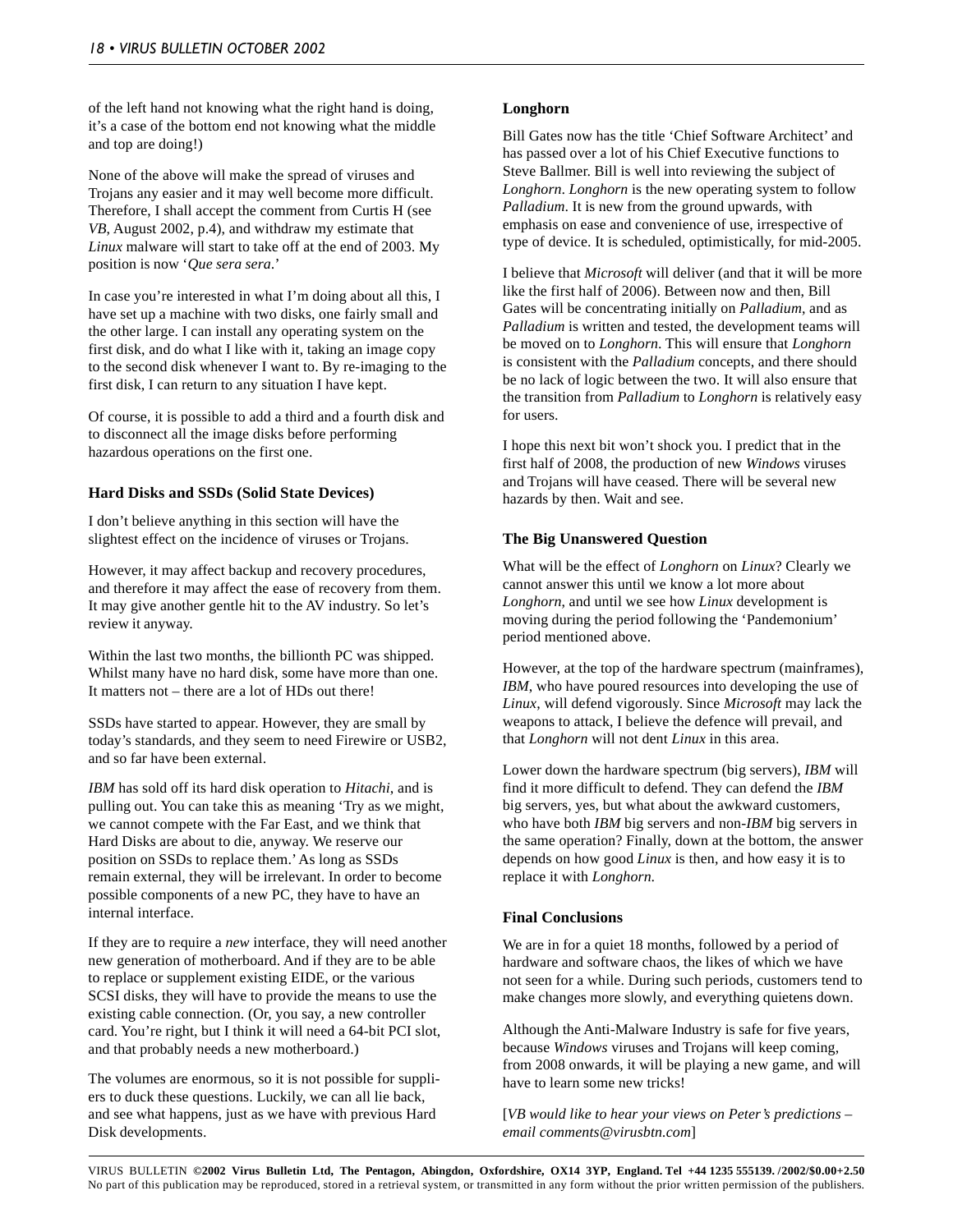### PRODUCT REVIEW

### Quick Heal X Gen

#### *Matt Ham*

*Cat Computer Services' Quick Heal* is a relatively recent addition to the selection of products included in *VB*'s comparative testing. However, *Quick Heal* is not a new product by any means, having been brought to market in 1993.

How, you may ask, has *Quick Heal* not received a wider press over the last nine years? The answer to this lies in the location of its market, this being primarily India. Indian software – admittedly much of it rebadged after having been commissioned elsewhere – is one of the great success stories of the last few years, so it is not surprising that pre-existing products are now being marketed to a worldwide audience. Anti-virus software developed for local markets can be prone to difficulties when faced by the US- and European-dominated WildList. However, this has not been apparent in *Quick Heal*'s performances so far – the product came close to obtaining a VB 100% award on its first attempt.

*Quick Heal X Gen* is the latest version of the software, which was released in September 2002. It is described as being compatible with *Windows XP*. This version can also be used on *Windows 95*, *98*, *ME*, *2000* and *NT*. Due to its recent release date, the full boxed contents were not available for review, and an electronic copy was tested instead. This consisted of the main program (a single file of 10 MB), DOC file documentation and the emergency disk files (an archive of 520 KB).

Also available from *Cat* is a DOS product, and a *Microsoft Exchange* version of the software is currently under development. Hidden away on the company's website are references to other *Cat* services – these covering web development, data recovery, system projects and GUI development. Judging by the amount of space devoted to



these on the site, I would guess that they are not being pushed as a major source of employment for the *Cat* team.

#### **Installation**

The executable installer launches into a splash screen which warns that the program should not be installed if any antivirus hardware or software is installed on the machine already. The option is given to abort the installation process at this point. Whether the mention of 'hardware' is a reference to such products as *Trend*'s *Chipaway* or more rigorous hardware methods is not obvious – the latter seems more likely. Choosing to continue the process brings up a display demonstrating the status of memory, MBR and system files scanning. When this is completed there is another warning, stating that no programs should be running in the background while installation is carried out.

Once this series of events is complete the obligatory assent to a licensing agreement is presented and personal data and a registration serial number are requested.

Next is the option to select where the application files are installed. Once the location has been selected, the files are installed speedily. The choices as to which portions of the program are enabled are determined within the programs themselves.

First to be launched is the email protection settings dialog. This provides a scanning functionality on *Outlook Express* or *Eudora*, if these are installed. *Outlook Express* was installed on the test machines. As well as a simple 'off or on' choice, there are settings for further fine-tuning of the actions of the mail scanner. Quite why these have a separate dialog is a little mystifying, since the only setting available is whether the user should be prompted if a virus is found. I imagine that these features will be expanded in the future.

Next to be launched are dialogs determining whether *Word* macro virus protection and shell extensions are to be installed – both are simple 'yes or no' options, with the macro protection option being greyed out when running on machines where *Office* is absent.

Further options present the choice of whether the on-access On-Line Protection and/or scheduler will be activated at each boot. On *Windows 95*, *98* and *ME*, it is also possible to produce rescue disks at this stage.

More options include the ability to configure the scheduler. This is close to the end of a process – a DOS box flashes up briefly before there is a reminder to register the product. After a reboot the program is ready to operate fully.

It is notable that *Quick Heal* displays both a DOS-style screen and a splash graphic on reboot as a matter of course.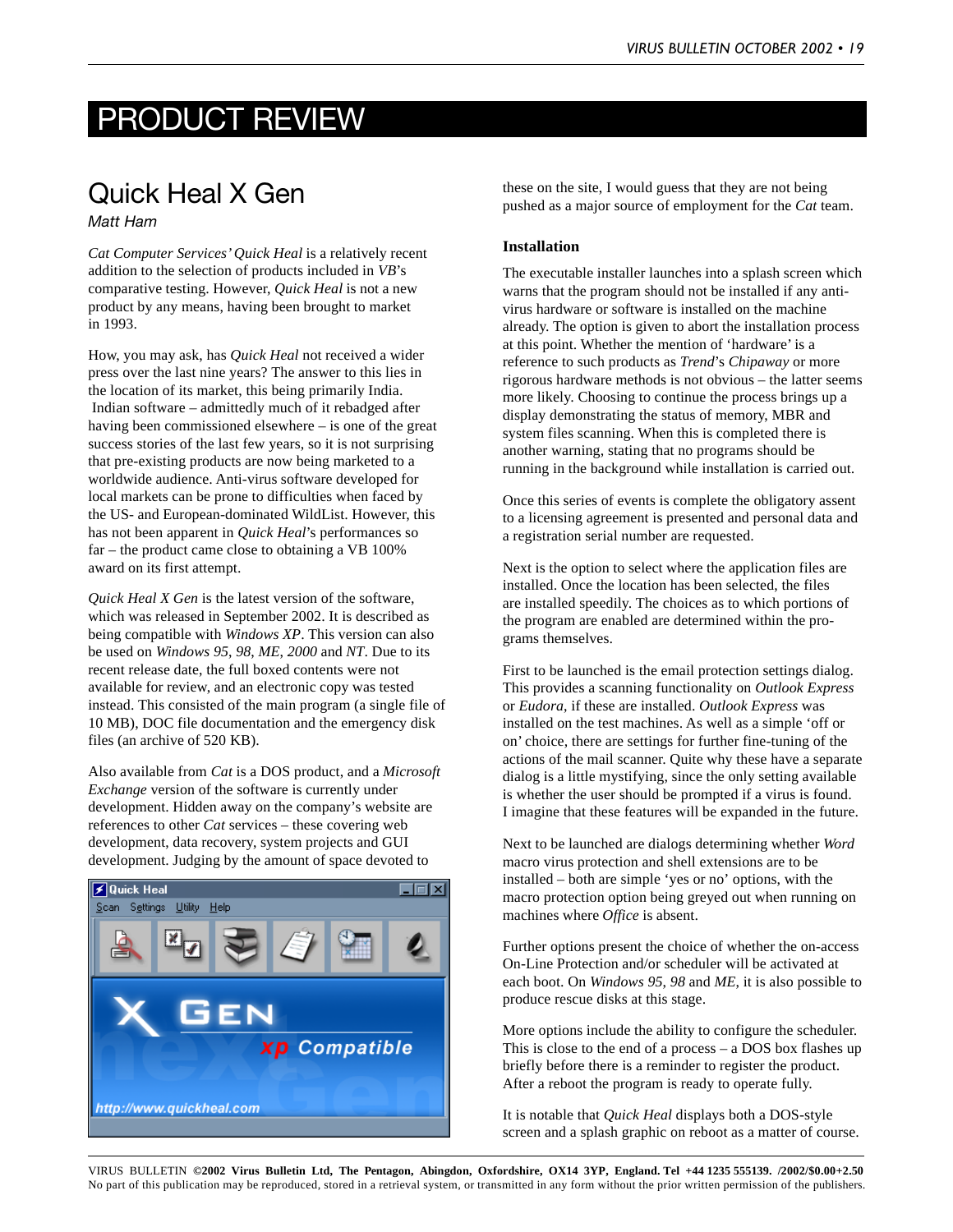

**Documentation and Web Resources**

As mentioned previously, the documentation supplied was in DOC format – which could prove a potential embarrassment were an infected copy to be transferred via a third party. However, at this stage it is not clear in what format the documentation will appear on distribution CDs, if any.

The documentation consisted of a 70-page manual, covering the usual ground of features and marketing-related descriptions of the product. The manual was not used a great deal, thanks to the extensive help facilities within the program and the fact that most options were of an immediately obvious nature. The information within the manual is well laid out and on those occasions when information was required it was easy to find.

One area in which the manual scored more highly than the help feature was with respect to the mysterious black DOS screen which popped up and vanished speedily during boot. (This turned out to be the Quick Heal Sensor, which monitors programs flagged for execution at boot.) In other areas the help was not context-sensitive but was available from almost every screen encountered. It was also very different from the manual in both format and content – allowing for use of the two resources in parallel if required.

On first impressions the website appeared very similar to those of most anti-virus companies. The front page offers the usual links to virus descriptions, sales resources, product downloads and product descriptions. Amongst this usual fare there are some gems of oddity and hyperbole. The description of *Quick Heal* as 'User Centric, Future Centric and Oh Yes! With a lot of Common Sense' was high in the league of the former.

Somewhat hidden away on the website are support resources and an area in which product registration can be initiated.

#### **The Interface**

The installation procedure leaves ten programs installed in the *Quick Heal* program folder, in addition to the *Quick Heal Sensor*, which does not have an interface as such.

#### **Quick Heal**

When started, *Quick Heal*'s main program launches a splash screen, which looks rather outmoded in comparison with the general design scheme, and moves quickly onwards to a rather minimalist interface. In stark contrast with most products I have reviewed, this limits its initial interface to four drop-down menus and five large buttons. No information is displayed initially.

The first button, Scan Drive, offers just that, with drives selectable either in combination or as blanket categories of all floppy and/or hard drives. The second button is the somewhat more involved Options selector. This brings up a tabbed interface – the tabs are Scanner, Startup, On-Line Protection and Exclusions.

The scanner options are numerous. Under the general options sub-heading the default settings are sound disabled, with prompt on detection and create activity log enabled. Two alternatives are available for the course of action concerning unrepairable files: deletion or renaming, with renaming selected by default.

This is also the interface in which the objects to be scanned are chosen; the default is executable files. It is also possible to set the product to scan all files, or to opt for a userspecified file-type list. Initially this list looked reasonably comprehensive, though the status of blank extensions remained a mystery. In any case there was no facility to add blank extensioned files to this list.

Last under the Scanner options tab are advanced scan options. By default, compressed exe files and the Outlook mail box are selected for scanning. Unselected by default were the integrity check, heuristic file scan, heuristic MBR scan and compressed file scanning.

The Startup tab is very much less involved in its contents. The automatic loading on boot, or otherwise, of On-Line Protection, Scheduler and Quick Heal Sensor are selected here. The initial settings of these features depend upon selections made during the installation process.

The third tab relates to On-Line Protection, the on-access portion of the product. As installed this is configured so it will scan files both on run/access and on download/create, though scanning can be deactivated for either set of actions. The initial settings here are set to executable files with the option of user-specified files; all files is not an option.

Floppies are considered separately. By default, on-access boot sector checking and scanning during shutdown are activated but can be deactivated. The selection of what action should be taken when a virus is detected presents the choice of whether a message should be displayed and the options of denial of access, repair or delete if impossible to repair, or automatic deletion.

The Exclusions tab deals with the exclusion of files. The use of the \*.\* wildcard allows exclusion of whole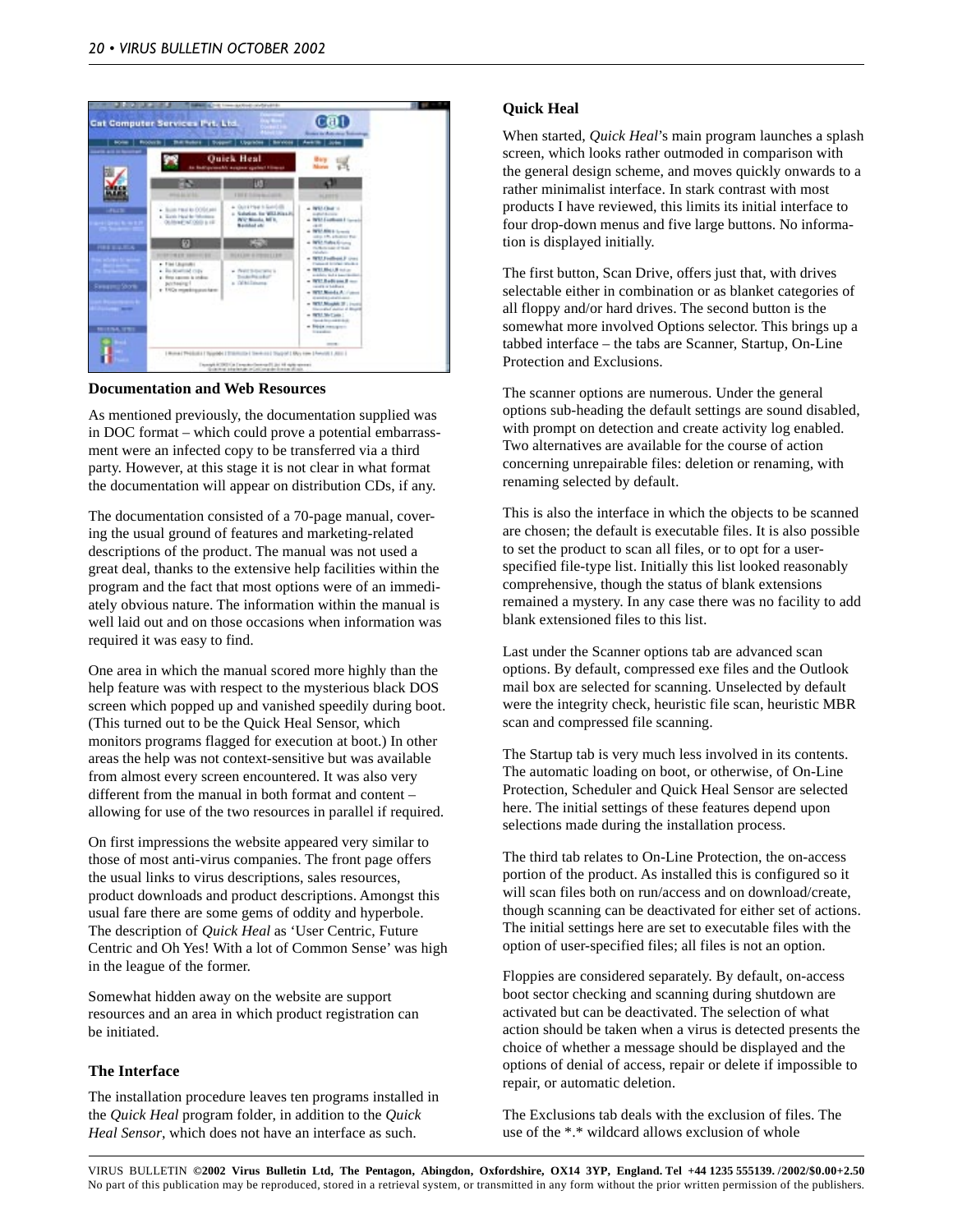

directories, and this exclusion can be selected to be recursive or non-recursive.

The third of the buttons on the initial interface brings up the Virus DataBase. Information about any one of a lengthy list of viruses can be obtained here. First, the status of the virus' targets is given – MBR, file, script or macro. Secondly, the database states whether polymorphism, stealth, memory residency or worm/Trojan activity are a feature of the virus in question. Many uncommon viruses are included on the list, but more evident are those viruses which are in general circulation.

The fourth button is the Scheduler, which holds little in the way of surprises. Scheduled jobs may be created, edited and deleted. The unusual feature is that the results of scheduled jobs are logged here so that an administrator may know when, for example, boot-triggered scans were performed.

The final button on the interface provides a link to the Live Update application. This will be discussed later.

Drop-down menus on the interface offer Scan, Settings, Utility and Help. Scan offers a similar set of choices to that offered in the button-activated scan option – however, when using the drop-down menu, it is possible in addition to scanning drives to refine searches further, covering selected directories or files. Oddly, this menu includes the command to exit execution of *Quick Heal*.

From the Settings menu the main options dialog can be reached, as can the mail client protection options section and the scheduler. Although this is neither a very clear nor intuitive method of linking together the various options available in the program, it works well enough once *Quick Heal* has been used a few times.

The Utility drop-down menu covers a wider selection of options. Top of the list is Rescue Information. Under *Windows XP* this is non-operational, and when selected gives an error dialog stating that the Repair Disk Utility provided by the operating system should be used on *Windows NT*, *XP* and *2000*.

Second on the menu is Virus Database, which is a direct link to the virus database described above. The Activity Log offers a central clearing house for logs produced by all the *Quick Heal* applications. Thus logs from the shell extension, on-access scanner, mail scanner, startup scanner, Office scanner, scheduler and updates are all available here. One notable absence is a mention of on-demand scans.

The Quarantine interface makes its first appearance in the Utility drop-down menu. This allows the fate of quarantined items to be decided – either individually or en masse. Files in quarantine may be removed either by returning them to their original position, or by deletion. It is possible to add files to the quarantine manually in addition to automatic addition during scans.

Live Update is next on the Utility menu, and is a feature covered later in the review. This leaves the ability to delete integrity files. Files can be removed only from entire drives rather than being manipulated on a file or directory level. Since integrity checking is not mentioned within the rest of the dialogs available directly from the main *Quick Heal* program, it is rather an odd place to encounter this dialog.

The last drop-down menu offers a link to the main help program. However, that is not its sole function – there is also a printable listing of support addresses for *Quick Heal*, covering a range of countries, as well as a link to the website http://www.quickheal.com/.

#### **On-Line Protection**

On-Line Protection is activated automatically on boot if the default settings for installation are chosen, and its presence here simply allows it to be disabled or its options to be altered. However, these options can be altered through the main program described above. It is also possible to deactivate On-Line Protection and change its settings by right-clicking on its tray icon.

#### **Live Update**

At odds with other similarly named applications on the market, *Quick Heal*'s Live Update feature is confined to the manually triggered update process (in order to schedule this, the Schedule Updates feature must be used). First, this offers a small informational dialog and the choice of either Next or a settings button. It was not immediately apparent to what the settings button referred, so it was selected, producing further options of Internet Settings and a Live Update Scheduler.

Internet Settings is supplied in case the system uses a proxy to connect to the outside world. HTTP, SOCKS V4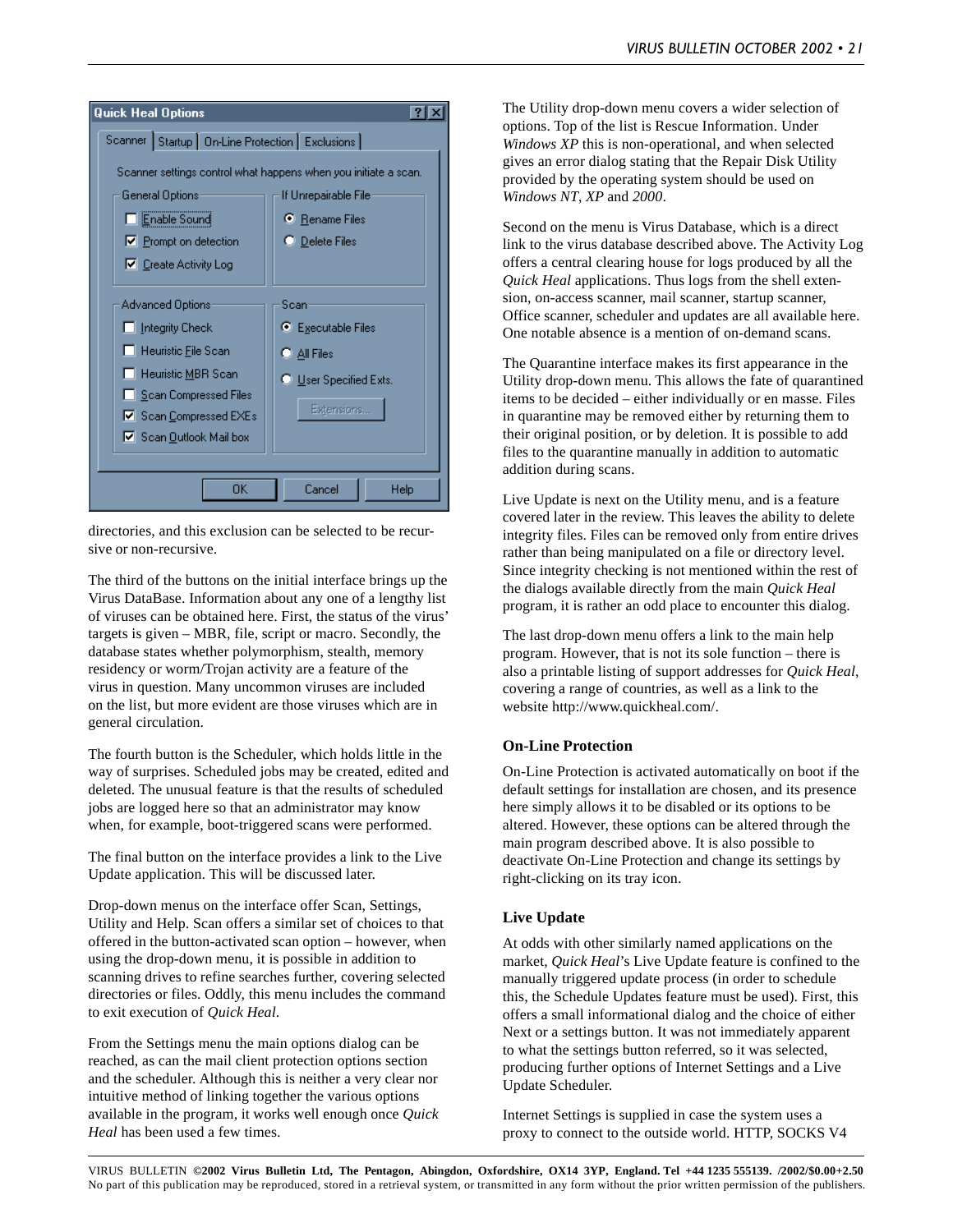and SOCKS V5 proxies are all supported. Ports can be selected and user information can be supplied if required for connection.

The Live Update Scheduler seems oddly placed here, since it is available before the live update options have been set up, and it might seem more logical to include it as part of that process or as an option through the scheduler itself. The default setting for the Live Update scheduler is a weekly update using the *Quick Heal Internet Center*. Selecting either the default or a user-designed schedule returns the interface to the Live Update entry point.

Choosing Next from this point initiates the process of setting download location and associated options. The *Quick Heal Internet Center* is the default source of update files. Alternative locations can be specified, though only if specific target files are being used can this location be browsed for, and persuading the Live Update program to use a specified directory seemed a futile task. It is also possible to flag all downloaded definition files to be backed up into a specified folder. After these choices have been made the program attempts to connect and the process is effectively complete.

#### **MS Office Protection**

*MS Office* protection requires *Office 2000* or *XP* to be installed. For the purposes of testing the more standard methods of scanning, this was not installed as a default.

#### **Quick Heal Messenger**

The Messenger acts as a central alerts and information vector for *Quick Heal*. By default it is launched at boot and remains active in the task bar. It can be set to check for new messages either once per day or at an interval of a number of hours. It is also possible to select sounds to be associated with the arrival of various message types and to adjust the settings by which the Messenger connects to the Internet.

When installed, messages are accepted from the *Quick Heal* servers and supply information on virus alerts, hoaxes and information of a more general nature such as successful installation and the availability of new update files.

#### **User Manual and What's New**

The User Manual option is a direct link to the PDF version of the manual. However, this is not a default download for the electronic version of the software and therefore I was faced with a broken link. The What's New document, on the other hand, is a text file and is present by default. This provides information on the latest changes to the software and associated news items.

#### **Tests Performed**

Since there were several features of the software which were not altogether clear, despite referring to the manual and program documentation, the first tests were designed to clarify behaviour in these cases.

The first test was designed to find out whether blank extensions are included for scanning, both with the default settings of the program and when using a user-defined extension list.

Since it has been a constant problem file in successive tests over the last few years, O97M/Tristate.C was chosen for these tests. This was detected easily enough both when the scanner was set to include all files and when the executable files only setting was selected. However, when the userdefined extensions option was chosen, the extensionless versions of this virus were missed. Since there appears to be no obvious way of inserting the blank extension into the list of files to be scanned, this seems to be a setting to be avoided.

It was not very clear as to which exact compressed file formats are supported for scanning. To check this a collection of EICAR test files, each compressed or archived in a different format, was used. With the default program settings only the standard EICAR.COM file was detected. Applying the 'scan inside compressed files' option resulted in detection of EICAR.COM within CAB, ARJ and ZIP files. With either setting, files in GZ, LZH, MME, RAR, TAR, UUE and XXE format were missed. AN SHS version of EICAR was also missed.

The on-demand scanner was investigated under three different settings: all files, user-selected extensions and the default of executables. The test sets used were those from the recent *NetWare* comparative review (see *VB*, August 2002, p.17). The software version used was that supplied for testing (dated 7 September 2002). Speed tests were performed not on the virus test sets but on the standard *VB* clean executable test set.

A scan using the default settings resulted in 14,530 detections out of 21,394 files scanned, with the misses being predominantly among the polymorphic test sets. Changing the settings to 'all files scanned' there were, once again, 14,530 detections but 21,407 files were scanned. Repeating the test with the unaltered base list of userspecified file extensions gave 14,516 detections out of 21,383 files scanned.

All of these figures were produced using the default settings for heuristics – that is, heuristics disabled. Returning the settings to scan executables another scan was performed, this time with file heuristics enabled. This scan showed the same 14,530 detections as before, with an additional 1,190 cases of files which were logged as likely to be infected. These figures are, however, irrelevant in some cases unless the time taken to perform a scan of clean sets is also considered.

With the full default settings, a scan of the clean test set took 48s, with five false positives encountered. The userdefined and all files settings were all but identical – no real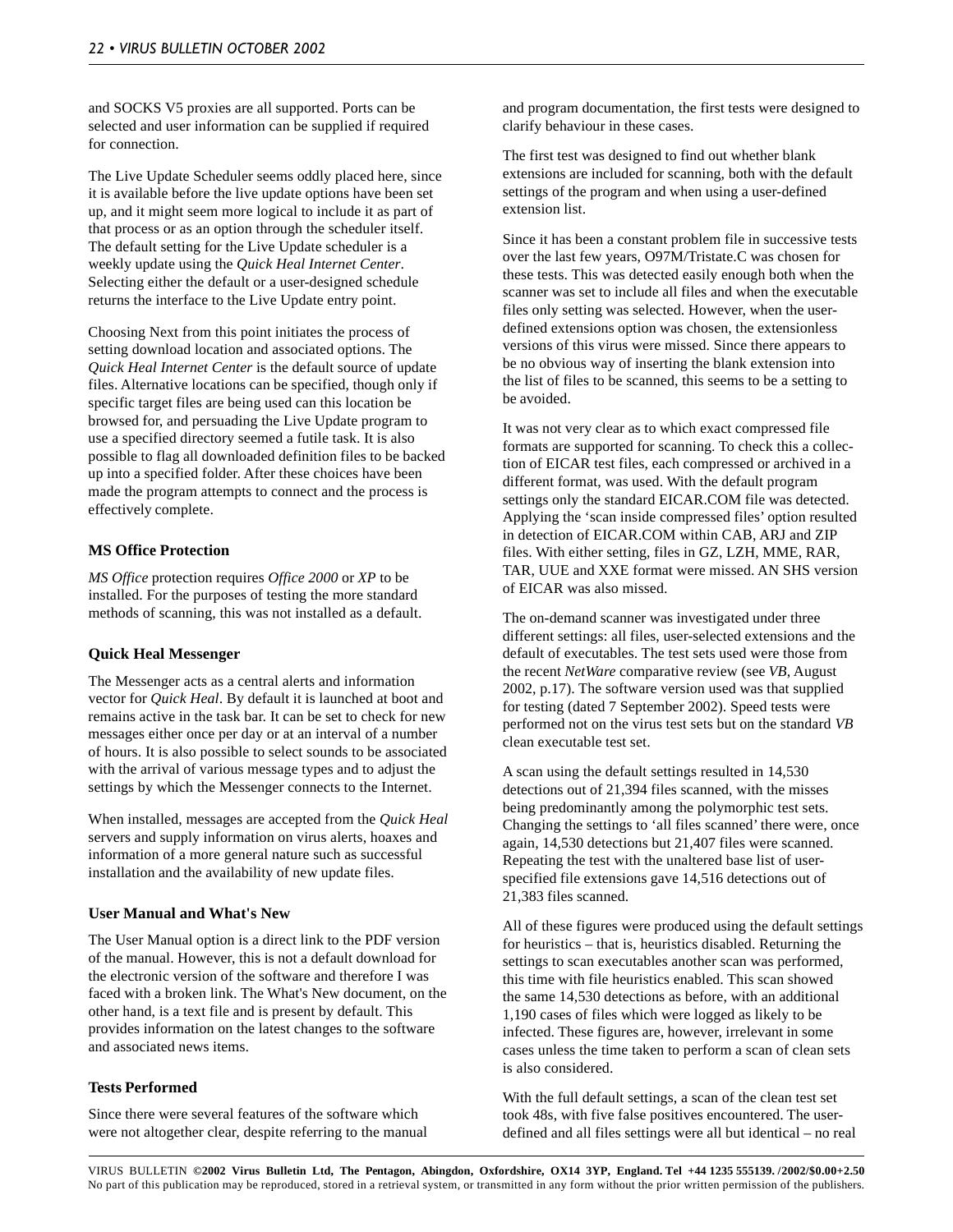surprise in a test set dedicated to obviously executable files. When heuristics were activated the scan completed in 62s with five false positives and 54 clean files throwing up heuristic warnings. Timings were also recorded of the time taken to scan the *Windows* directory. For the default settings this took 134s with no false positives. With the all files setting the scan took 175s, again with no false positives, and the user-defined extension setting took 130s. When the default settings were used with heuristics activated the time taken was 135s with no false positives.

Much as expected, the speed tests show that the 'all files' setting scans more files in a random set and takes somewhat longer to perform. However, in the tests performed this did not equate to a higher rate of detection. The testing of userdefined extensions reiterated its weakness as a selection. Heuristics proved to be slower on a set comprised entirely of executables, but much the same speed when applied to the *Windows* directory. This can probably be explained by the fact that *Windows* directory code is somewhat more innocent-looking in internal construction than the clean test set. However, the use of heuristics did trigger a very large number of false positives in the clean test sets.

Given this set of information the default settings seem reasonable enough. Under normal circumstances the userdefined extension lists supplied offer too little protection and the heuristics seem prone to cause false alarms. The 'all files' setting could offer an extra level of protection, though it is possible that this will add no files to scanning which will be detectable as executable, resulting in no additional detections.

*Outlook* scanning was the next to be tested. An email containing W95/CIH.1003 was sent easily from the machine with *Quick Heal* installed to another mail account served by *Microsoft Exchange Server*. However, the same message was detected as being infected when it was received by the protected machine. This was independent of the status of the on-access scanner. Since the file was also detected by the on-access scanner it could be argued that in a normal installation of the software the infected mail could not have been sent – but this rather relies upon having a standard installation as the only installation considered. The attachments were also flagged as being uncleanable and thus left in an infectious state – the alert produced being one advising the user to scan either the mailbox or the individual files involved. For many networked situations, scanning one's own *Exchange* mailbox will be problematic and many users will simply be confused by instructions to rescan a file which has already been scanned.

An anomaly in scanning was noticed when on-access detection was triggered on a CD-ROM. The alert box produced stated that the file had been deleted – this was most certainly not the case. This 'false deletion' might cause problems in real-world situations.

Returning to *Outlook*, a few extra situations were considered. First to be considered were multiple attachments with different viruses present. This caused the scanner no problems in detection. This was followed with a test for identical attachments being in the same mail. This has recently been a problem situation in the real world, but did not cause any problems in this case. From the limited tests performed, the *Outlook* portion of *Quick Heal* offered reliable alerting of incoming viral mail – though to categorise it as protection would be overstating the case when this feature is considered alone.

#### **Conclusion**

*Quick Heal* offers a large number of features in a single package, though these features are not combined into one monolithic program. On the positive side, this potentially avoids confusion in that a user can concentrate directly upon those features they wish to use at that particular moment. This potential is rather under used however, since each portion of the program has features which link to other portions which are in some cases only tenuously related. The negative side of having such a fragmented program is that it is more likely to be confusing, which is certainly the case here. The interface offered by *Quick Heal* gives multiple methods of reaching the same dialog, while some can be reached only through non-intuitive routes.

The interface problem is exacerbated by *Quick Heal*'s fully featured nature. For a standalone product it offers a wide range of features, some of which – such as the central log file viewer – are pleasant in their implementation.

The detection rate is not at all bad, and is improving. However, the pros of detection and its single user features are battling currently with the cons of little capability for central administration and the confusing interface. Since an *Exchange* product is being designed at the moment, it is likely that the administration side of the product will improve. Whether the interface becomes more or less complex will be of definite interest as far as the product's usability is concerned.

#### **Technical Details:**

**Test environment:** For in-lab tests, machines used in the test were identical 1.6 GHz Intel Pentium machines with 512 MB RAM, 20 GB dual hard disks, DVD/CD-ROM and 3.5-inch floppy drive.

**Server software used:** *Windows 2000 Server Service Pack 2* with *Exchange 2000 Server Service pack 2* and *Outlook 98*.

**Client software used:** *Windows XP Professional* with *Outlook Express*.

**Test environment:** For tests performed outside the secure labs the machine used was a 1600+ Athlon XP workstation with 512 MB RAM 20 GB dual hard disks, DVD/CD ROM and USB ADSL internet connection, running *Windows 98 SE*.

Prices: Prices start at US\$35 for a single user licence including one year of support and upgrades.

**Developer:** *Cat Computer Services*, 58 Mangalwar Peth Patole Chambers, Maharashtra, Pune 411 011, India; tel +91 20 6119737; fax +91 20 6122173; email info@quickheal.com; website http://www.quickheal.com/.